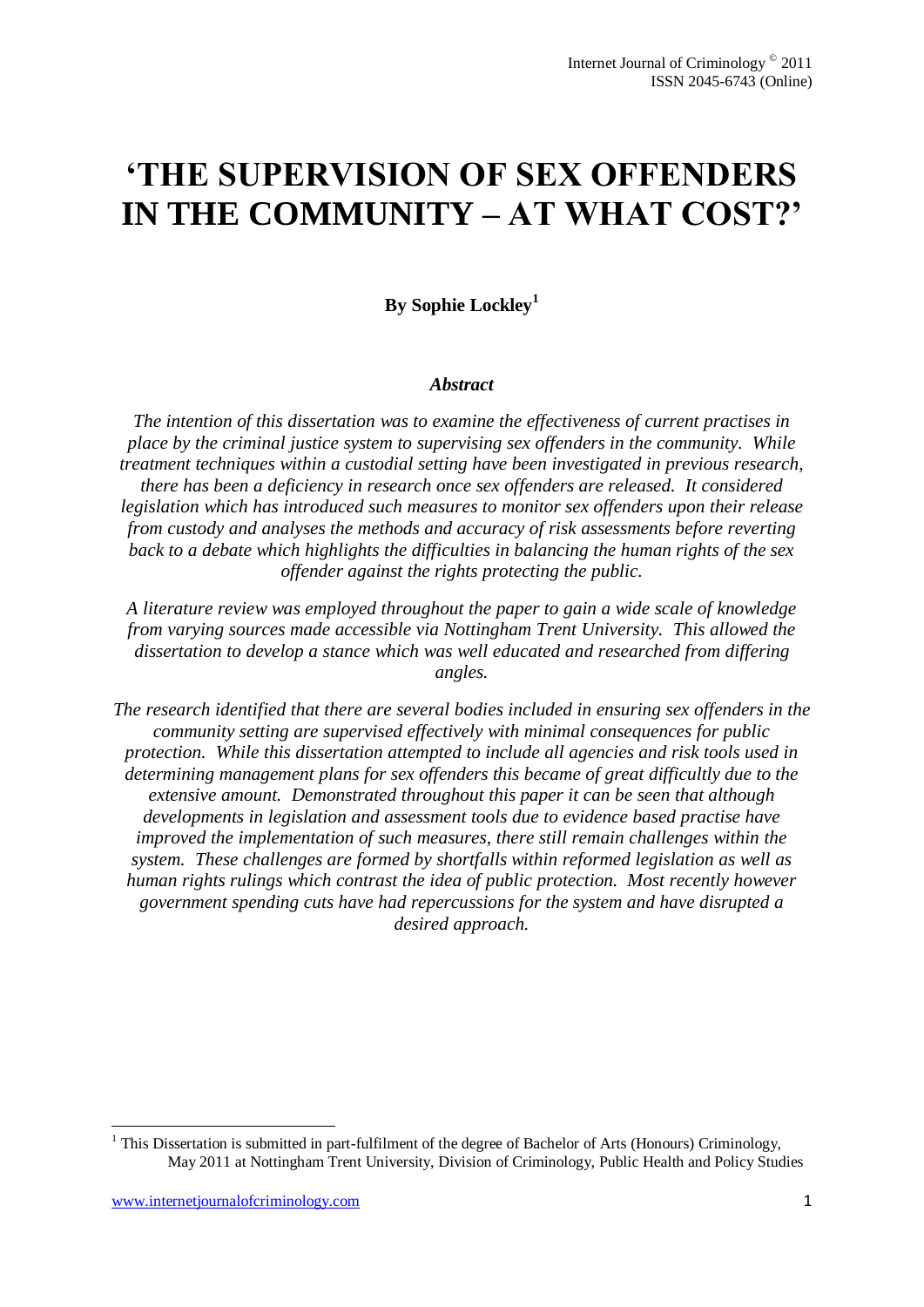#### **Contents Page**

| <b>Abstract</b>         | 1                                                  |    |
|-------------------------|----------------------------------------------------|----|
| <b>Acknowledgements</b> | $\mathbf{2}$                                       |    |
| 1.                      | <b>Introduction</b>                                | 3  |
| 2.                      | <b>Methodology</b>                                 | 5  |
| 3.                      | <b>Supervision in the community</b>                |    |
| 4.                      | <b>Risk Assessment</b>                             | 13 |
| 5.                      | <b>Human Rights versus Public Protection</b><br>17 |    |
| 6.                      | <b>Conclusions and Recommendations</b><br>21       |    |
| 7.                      | <b>References</b><br>23                            |    |
| <b>Appendix A</b>       | 28                                                 |    |

#### **Acknowledgments**

I would like to thank my dissertation supervisor Kristan Hopkins-Burke for all of her support and guidance this past year. I know I am your first supervisee, and I am extremely grateful that you allowed me to be so.

I wish to thank also my parents who have believed in me and shown me endless support and direction not only for this year but throughout my time at university.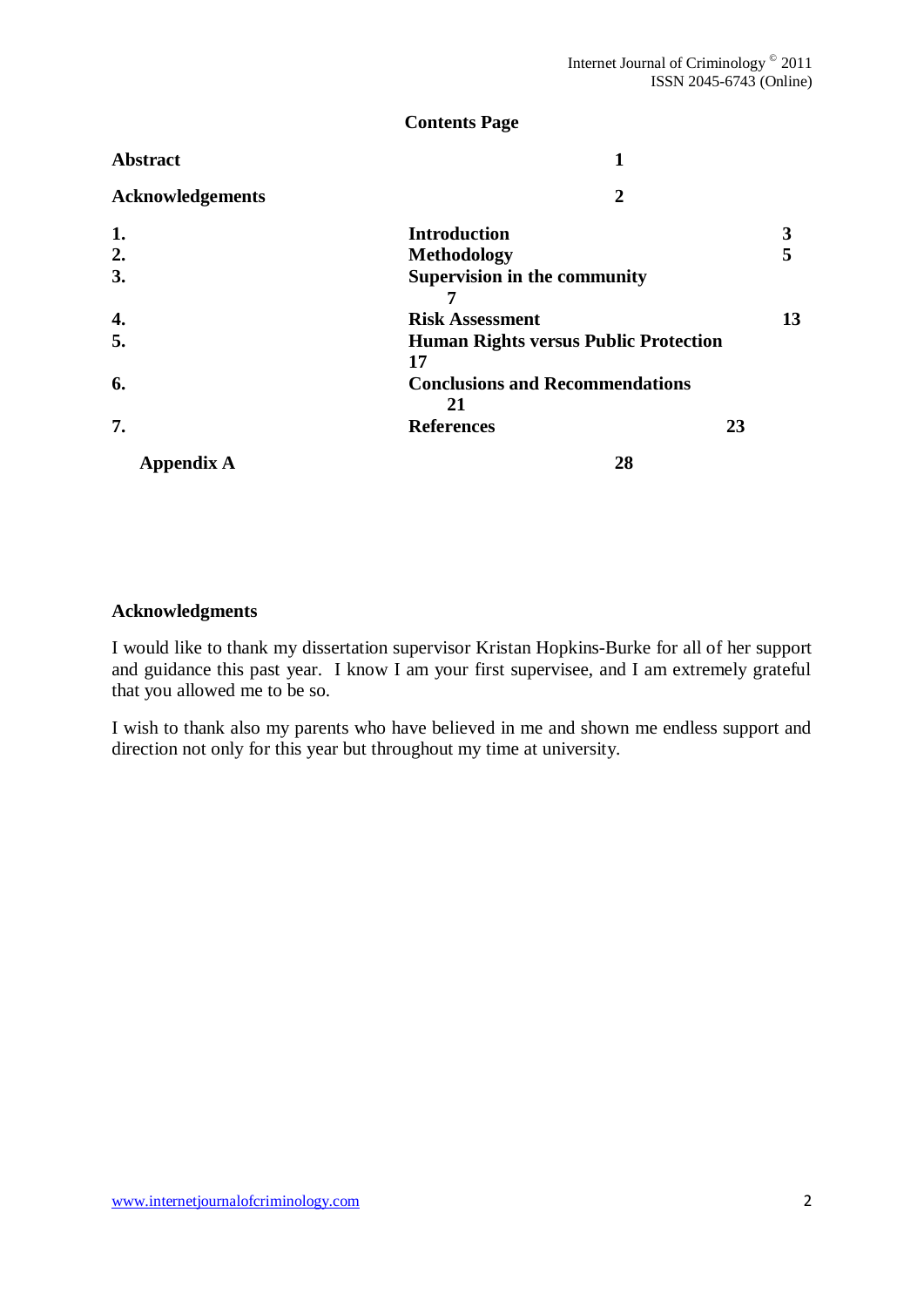## **1. Introduction**

The public's demand to know about sex offenders in the community is by no means a moral panic episode but rather an ongoing affair. It too can be understood as a manifestation of the "risk society" (Beck, 1992 cited in Power, 2003). "A few years ago, public opinion functioned as an occasional brake on policy initiatives, now it operates as a privileged resource. The importance of research and criminological knowledge is down-graded and in its place is a new defence to the voice of "experience", of "common sense", of "what everyone knows" (Garland, 2001 cited in Thomas, 2008: 235).

Public opinions about sex offenders in the UK vary according to events and media focus; thus were likely to be higher during the News of the World newspaper campaign for Sarah"s Law in 2000. A milestone that particularly catalysed these opinions was the murder of nine year old Sarah Payne by Roy Whiting, a convicted sex offender, in July 2000. Sexual offending against a person when compared to other offences "is considered to involve violations of the self that damage the very core of victims. Such damage can often involve a sense of moral pollution" (Hebenton, 2008:332).

While public attitudes mainly influenced by the media (McCartan, 2004 cited in Erooga, 2008) and estimations of reconviction of sex offenders are significantly high, in actual fact they are not so prevalent (Brown, Deakin and Spencer, 2008 cited in Erooga, 2008). This is evident in research which demonstrated 4.3% of sex offenders were reconvicted after four years of release (Hood, Shute, Reizler and Wilcox, 2002 cited in Erooga, 2008). Compare this to 60% of male respondents in Brown et al"s research which estimated the recidivism rate to be above 25%. This overestimation in risk, authors suggest, is down to "feelings of fear, anger, insecurity and antipathy towards sex offenders" (Erooga, 2008).

It is significant to bear in mind that while this dissertation will use examples documented in the media, cases of such seriousness are much rarer and are much more difficult to legislate against.

This dissertation will investigate the provisions of management available to convicted sex offenders who have been released into the community. This has decided to be looked at due to media attention surrounding cases of reoffending, in specific the case of Anthony Rice. Many are quick to criticise the level of supervision given to these sex offenders; however on release from prison sex offenders are open to a new level of temptation and a reduced level of monitored restrictions. In this respect the whole of the criminal justice enterprise is concerned with "harm minimisation" and risk reduction (Thomas, 2001).

Supervision in the community raises ethical questions of what it is trying to do in terms of punishing, protecting the public and helping the offender. It has been argued that because community penalties are self-evidently less restrictive than custodial ones, there has been little incentive to examine their impact on offenders with the same degree of attention given to those custodial penalties (Thomas, 2001). This paper will seek to fill this void.

The United Kingdom is currently recovering from one of the worst recessions they have experienced which has substantially affected agencies involved in supervising sex offenders in the community. Spending cuts have been made quite dramatically which have resulted in thousands of job losses within the police and National Offender Management Service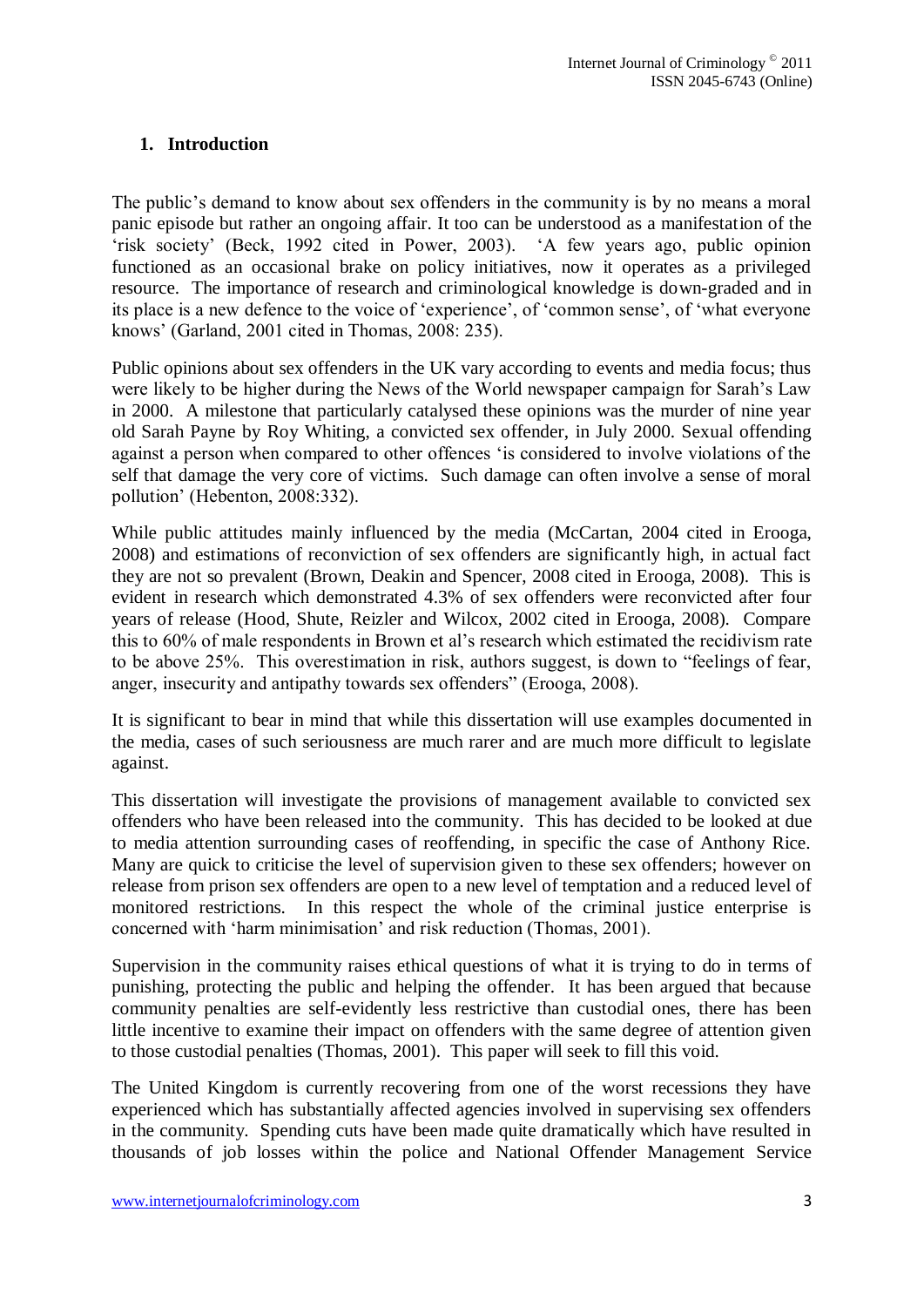(NOMS) (The Guardian, 2010). Therefore at the time this dissertation was written budgets were being altered having repercussions for effective management of this type of offender.

#### 1.1. Aims of the research

This undergraduate paper will explore the key practices currently in place in the UK, which are designed to prevent convicted sex offenders from reoffending. The main objective of this dissertation is to determine whether the supervision of sexual offenders in the community is effective for reasons which are twofold; in protecting the public and managing offenders. The research will centre on the elements which determine the supervision of offender"s, the practise of supervision and will discuss whether the human rights of the offender are as important as the protection of the public and how best to strike a balance between the two.

## 1.2. Structure

*Chapter two* provides a methodological overview of the choice of research tool used in this dissertation. This section will detail both the advantages and disadvantages of a literature review. It is imperative to identify where other methods could and should have been utilised.

*Chapter three* commences with current legislation which heavily involves the co-operation of agencies in order to effectively supervise sex offenders. Multi-Agency Public Protection Arrangements will be explored in respect of their role in maintaining public protection. As well as its successes, shortfalls will be highlighted with reference to existing cases. Other reformations such as the Sex Offender Register will be developed in its function also. Recently public support groups have been put into place to encourage the rehabilitation of sex offenders into the community. These will also be explored.

*Chapter four* focuses primarily on the assessment of risk of sex offenders. A historical context will be given in relation to first and second generation risk tools which have developed to an evidence based practise of third generation tools. This chapter will also discover the accuracy of parole board decisions prior to a convicted offender's release and the pilot scheme of polygraph testing as a supervision requirement. With respect to the effectiveness of these assessment tools, comparisons will be made to recidivism and reconviction data.

*Chapter five* looks to evaluate the *overarching* debate which is integral in passing both a fair and just sentence. The human rights of the sex offender will be considered against the protection of the public, and the balance of which will be investigated and critiqued. Specific reference will be made to the case of Anthony Rice who murdered Naomi Bryant. Recent developments in legislation, in particular the Child Sex Offender Disclosure scheme will be explored.

*Chapter six* endeavours to draw together the key matters broached across all chapters to provide a conclusion which briefly details any issues for future concern and recommendations for future workings. It is within this chapter that clarification will be made as to whether the supervision of sex offenders in the community is successful in protecting the public from the risks these perpetrators present.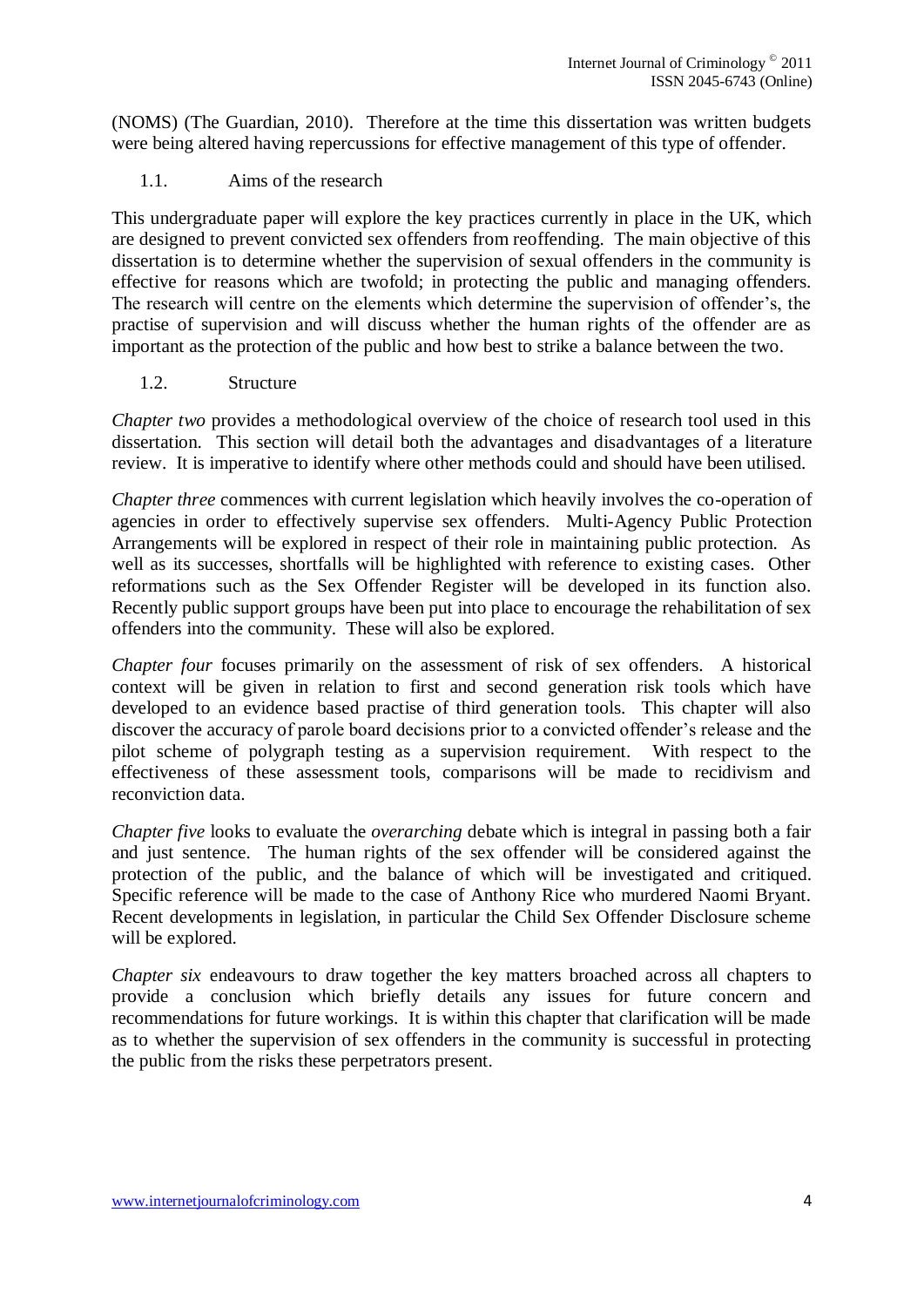## **2. Methodology**

#### 2.1. Reasons for choosing a Literature Review

At an early stage of this research project, the possibility of conducting interviews with probation staff, regarding their role in supervising sex offenders in the community, was considered; however, after careful deliberation, this was decided against in favour of the time honoured literature review. The literature review has been described as a "report of primary scholarship" (Cooper, 1988 cited in Adolphus, 2011) and an "interpretation and synthesis of published work" (Merriam, 1988 quoted by Murray, 2002 cited in Adolphus, 2011). With regard to the latter, a literature review allows the researcher to analyse existing resources and embrace a wider volume of information. The decision to conduct library-based research was largely centred on the realisation that conducting interviews with offender managers on issues such as the supervision of sex offenders could be incredibly time consuming due to its complexity and could potentially pose a number of ethical constraints upon the researcher (Bryman, 2004: 203). A further consideration would be that if primary research was adopted in this dissertation it would only produce small scale qualitative data which would be difficult to generalise. Reviewing pre-existing research findings as opposed to generating new information is also less obtrusive in conduct, reducing the possibility of researcher bias which can typically occur when embarking on a new investigation (Webb et al, 1966).

#### 2.2. Resources of Literature

Although a formal systematic review was not employed, research was gained and viewed from a systematic approach. This was practised using a variety of sources and search terms. These sources included online research from websites including the Home Office and Ministry of Justice which produce media publications. Principally however research was collected from printed texts which included books and journals. The journals were sourced from databases accessible via Nottingham Trent University"s e-search option. Databases of use included Nexis UK, Criminal Justice Abstracts and Academic Search Elite. Such analysis of existing research has been hailed by many in the social science domain as having historical importance as a method of discovery (MacDonald, 2001:204) and is made functional in this instance by the production of a literature review.

Whilst the internet is considered 'an invaluable tool of accessing data' (Noaks et al, 2004:129), using information acquired from websites is often fraught with issues of validity as there is little regulation of the accuracy of information displayed online (Bryman, 2004). Statistics published by official agencies such as the Home Office and the National Probation Service are often shrouded by much controversy due to the idea that research is contrived in order to depict a certain scenario (Bell, 1960 cited in Reiner, 1996). Thus some research findings may be missing due to it not fitting with the original aim.

A further critique of a literature review is with regard to accessing electronic reference databases. These databases tend to reveal dominant discourses and of course are necessarily shaped by discourses that exist. This therefore limits the wealth of information that is able to be presented during the review (Mackay, 2007).

Media references are used throughout this dissertation and while there is a wealth of information in this area it can often be misleading. As Reiner (1996) mentions the media"s interpretations of crime are not necessarily accurate. This is also supported in the early work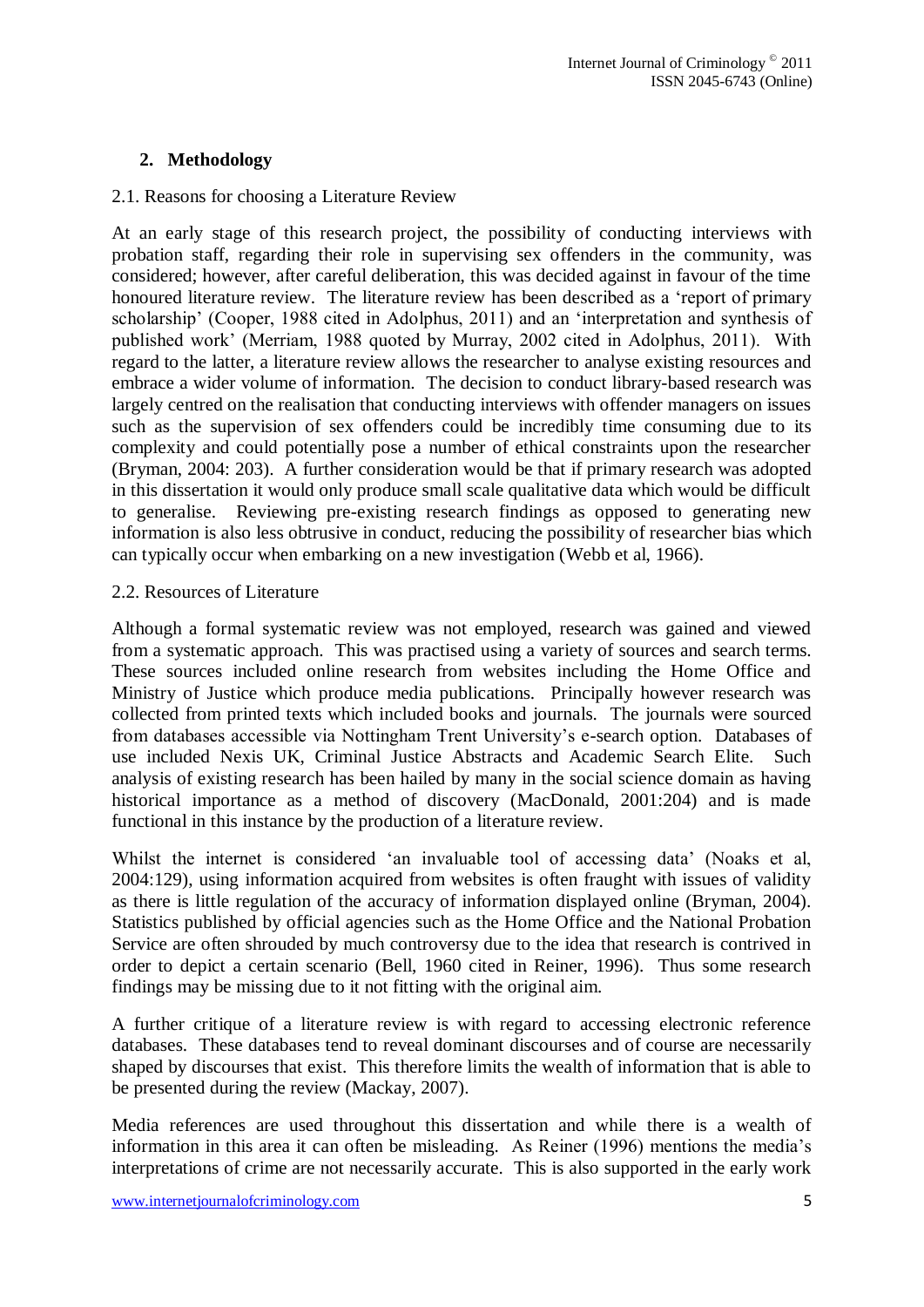of radical criminologists during the 1960"s and 70"s which highlighted the lack of neutrality in media reporting and the sometimes sinister manipulations (Cohen and Young, 1973, Hall, 1979 cited in Reiner, 1996).

The advantages of why a literature review was favoured will now be discussed.

## 2.3. Advantages of a Literature Review

A major advantage of the literature review is it being less time consuming than the process of gaining new information from primary research (Kamins and Stewart, 1993:1). The process of gaining consent to do such research is also extremely time consuming and could entail the need for ethical approval from a number of professional bodies including the University"s ethical review board. This excludes the time taken to collect data and then analyse it. Secondly, given that there is already a wealth of literature in this area, it would seem to be a drain on the time and energy of the researcher to collect further data when there is already a large evidence base to work with. Indeed, it might also be argued that collecting data unnecessarily is unethical. The opportunity of reviewing existing literature presents the opportunity to make un-foreseen discoveries (Adolphus, 2011) which could help future research to identify areas where the need is greater.

Nevertheless, while a literature review has been favoured in this research project, it is not without its disadvantages.

#### 2.4. Disadvantages of a Literature Review

All primary research is composed with a precise intention; this presents an issue for the researcher conducting the literature review because they have "no control" over the collection of data and therefore are vulnerable to potential biases which may be intentionally or unintentionally produced (Kamins et al. 1993). This is particularly true if an objective outlook was not originally adopted. A second disadvantage would be the secondary researchers lack of control over the quantity of the data already collected (Bryman, 2008). In the topic of this dissertation there is an already extensive volume. This presents difficulties because it lacks considerable feasibility to review it all. Therefore the secondary researcher has to use a systematic approach in identifying and eliminating what research to review (Mackay, 2007). In this dissertation there was a heavy reliability on electronic databases searching a very large amount of literature. A further issue with this regard is the opportunity for the secondary researcher to place emphasis on incorrect conclusions which may in effect lead to the publication of 'unjust' information (Reichmann, 1962). This would suggest in selecting primary resources conclusions should not be taken literally.

Thus, there should be no attempt to make bold claims of the literature review being exhaustive but open about sources and search terms.

#### 2.5. Summary

Despite the issues mentioned, a literature review was preferred for reasons mainly concerning time limitations regarding ethical approval and extensive research already being in existence. The issues were overcome by a systematic approach being adopted in order to aim to cover all or most areas on this topic to provide a well researched, highly objective discussion, while also providing the opportunity for future research to be developed from the particular methodology and for the hypothesis to be tested.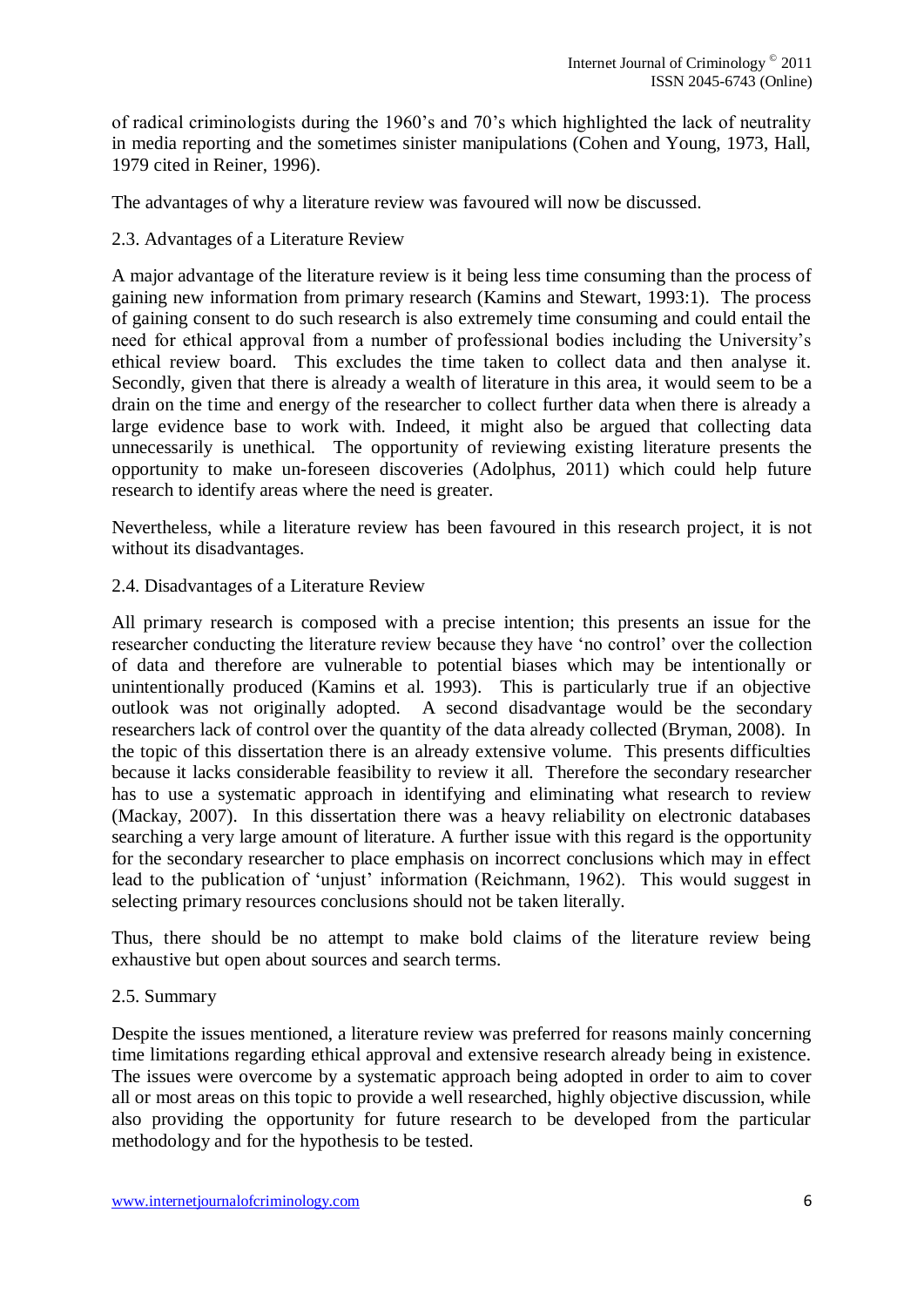## **3. Supervision in the community**

#### 3.1. Multi-Agency Public Protection Arrangements

Power (2003:72) expressed that the criminal justice system is in the grip of a "public protection" agenda, at the core of which, being multi-agency co-operation. Recent developments under governmental legislation have meant that the use of multiple agencies has replaced single agency management. The organisation which integrates these agencies is called Multi-Agency Public Protection Arrangements (MAPPA). The role of MAPPA is to assess and manage the risk posed primarily by certain sexual and violent offenders who have been released from custody into the community. McAlinden (2007:29) regarded these purposes as the "pivotal focus of interagency policy and practice". MAPPA was arranged under the Criminal Justice and Court Services Act 2000 and became active in April 2001. In accordance with the guidelines issued under the Act, agencies were now required to cooperate more closely using individual expertise to identify, assess, monitor and manage the risk presented by registered sex offenders in the interests of public protection and a better exchange of information (Home Office, 1997b cited in McAlinden, 2007). The United Kingdom uses agencies from voluntary, statutory and community sectors in order to effectively manage sex offenders and protect the community from such dangers (Kemshall and Maguire, 2001; Maguire et al 2001, cited in McAlinden, 2007). The central role in the inter agency approach is played by the statutory agencies of the police, probation and prison service.

All criminal justice agencies have their strengths and weaknesses; the integration of them all has the aim to create a solution to the weaknesses and to develop greater strengths so that the management of sex offenders is dealt with in order to protect the public from danger and successfully rehabilitate offenders into the community. Previously informal initiatives by various agencies have been reinforced by the adaptation of "joined up" working (Cowan et al, 2001 cited in McAlinden, 2007:29) and "the end to end management of the offender" (McAlinden, 2007:29). In demonstrating the latter, an offender who is soon to be released from prison will be monitored in accordance with their release requirements. Their progress within the prison is reported via senior probation officers to offender managers. This ensures that the offender is receiving the necessary supervision in order to maintain a non-criminal future. An example of the "joined up" working can be seen in the 2008 Violent Sex Offender Register (ViSOR) being rolled out to every probation area and prison establishment in England and Wales (Ministry of Justice, 2008). The provisions of the "register" will be discussed later in this chapter.

Under the current arrangements, the relevant agencies meet, share information and formulate co-ordinated risk management plans relating to those individuals who pose a serious risk to public safety. This rigorous risk assessment and management procedure usually consists of specialists grading sexual offenders as low, medium or high risk based on their likelihood of reoffending. In England and Wales these decisions are made by Multi-Agency Public Protections Panels (MAPPPs). MAPPPs have the authority to disclose information about offenders to schools, voluntary agencies and other groups in the community when the risk posed outweighs the offender"s right to confidentiality. Most recently members of the public are also being recruited to contribute to the strategic risk management of the MAPPP arrangements (Home Office, 2002 cited in McAlinden, 2007). This came within days of the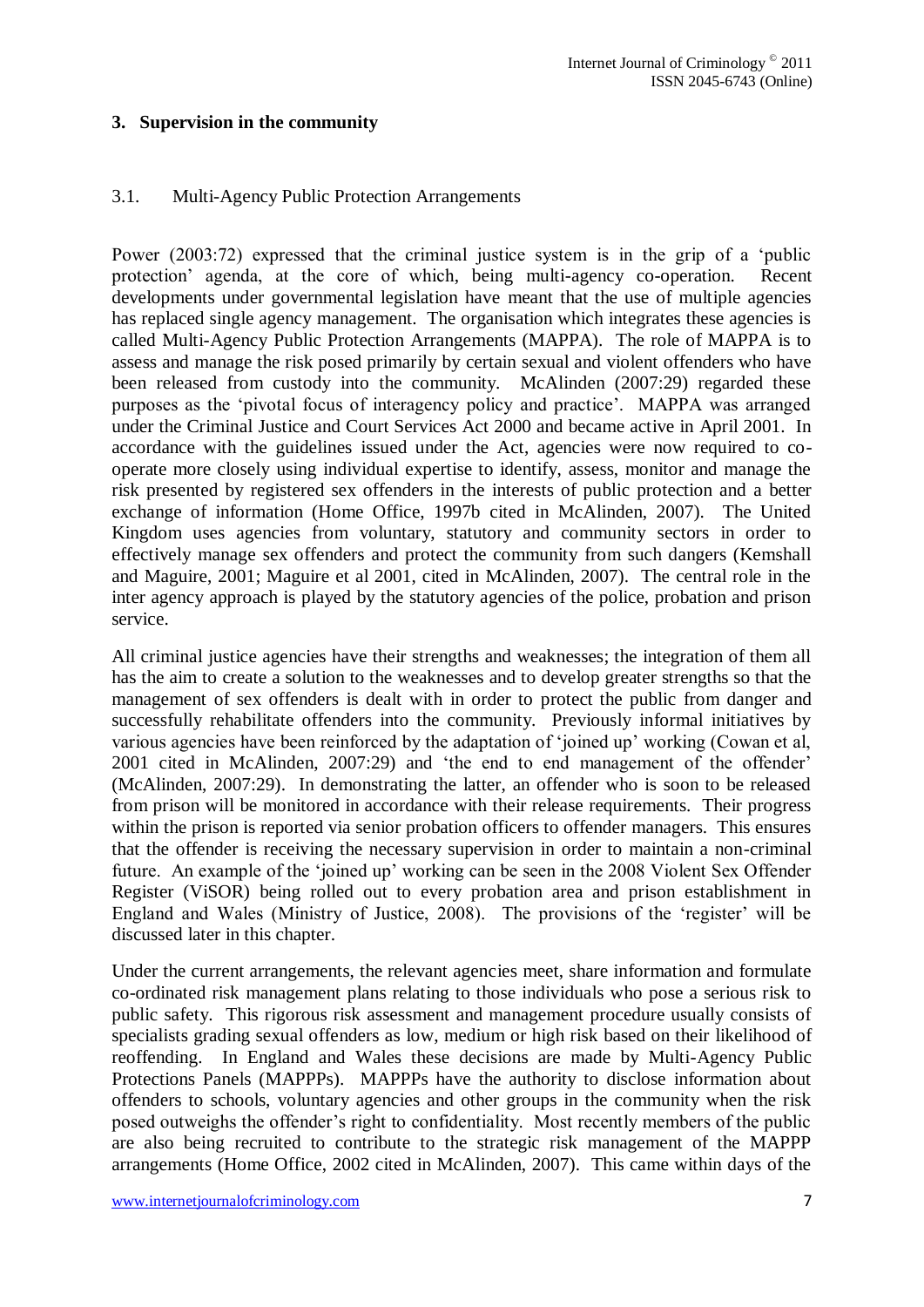conviction of Roy Whiting in 2001. The Home Secretary announced the allowance of lay members to sit on the MAPPPs in an advisory role. Its purpose was to inject an element of public involvement by seeking public opinion in strategy formulation. Pilot schemes started and were successful which led to its formal introduction in 2003. In 2007, however, the Home Office voiced the need for a "clearer definition of the lay advisor role" (Home Office, 2007 cited in Thomas, 2005: 231).

There are three categories of MAPPA offenders. Category 1 is registered sexual offenders, Category 2 is violent offenders and Category 3 is other dangerous offenders. Under each of these categories are three levels. MAPPA level 1 is the lowest risk in the bracket, which usually involves a single agency. The majority of offenders monitored by MAPPA are so by this level. The next level is MAPPA level 2, which is active multi-agency management, usually involving a minimum of three agencies. MAPPA 3 is for the offenders which pose the highest risk and are likely to reoffend and do greater harm. They receive enhanced active multi agency management. This applies for the "critical few" and is for offenders who pose the highest risk of causing serious harm or whose management is so problematic that multiagency co-operation at a senior level is required (Ministry of Justice, 2010, 27 October). The number of such offenders in 2005-06 was 1,267 (National statistics for MAPPA 08/09).

## 3.2. Multi Agency Public Protection Arrangements: Problems

Co-ordination is clearly the touchstone of interagency processes which are based around a federation rather than a unification of agencies with the same core goal of public protection (Kemshall and Maguire, 2001; Parton et al, 1997 cited McAlinden, 2007:32). However it is vital to remember that these agencies vary in aims for a reason, they all have their core practices. This is evident with the core agencies that provide the foundation of MAPPA. They are marked by very different training, occupational socialisation, philosophies and working practises (Crawford, 1999 cited in McAliden, 2007). These contrasting aspects can almost cause competition between such agencies, which can be manifested in the form of mutual suspicion and distrust and differential power relations. This may jeopardise the supervision of sex offenders due to conflicting management plans.

A further problem in this area is the exchanging of information between the agencies. The paradoxical nature of inter-agency work is that it simultaneously requires organisations to cooperate to share information across organisational boundaries, but at the same time recognises the need for individual organisational autonomy with clearly defined responsibilities. This aspect can be perceived to be the key aim of MAPPA (Wood et al, 12/07). The blurring of organisational boundaries may cause concern among professionals as they may lose their own distinct organisational autonomy and identity. This again can give rise to conflicts between "project loyalties" and "organisational loyalties" (Crawford, 1999, cited in McAlinden, 2007). Evidence to support the limitations of information exchange can be seen in the Bail Hostel Scandal documentary in 2006 (Panorama, 2006). Frank Parker, a predatory paedophile who had served thirty nine years in custody for murder, was observed by the documentary as approaching young females. Two days after, the undercover reporter contacted the police as, to his concern; they had failed to inform the probation service and hostel that Parker continued to spend time with the children. According to the police Parker did not pose a high risk to children (Panorama, 2006). This is extremely concerning regarding what these agencies supposedly regard as high risk.

In a Home Office review of MAPPA conducted in 2007, discrepancies regarding post release supervision were underlined. This was concerning the completion of the statutory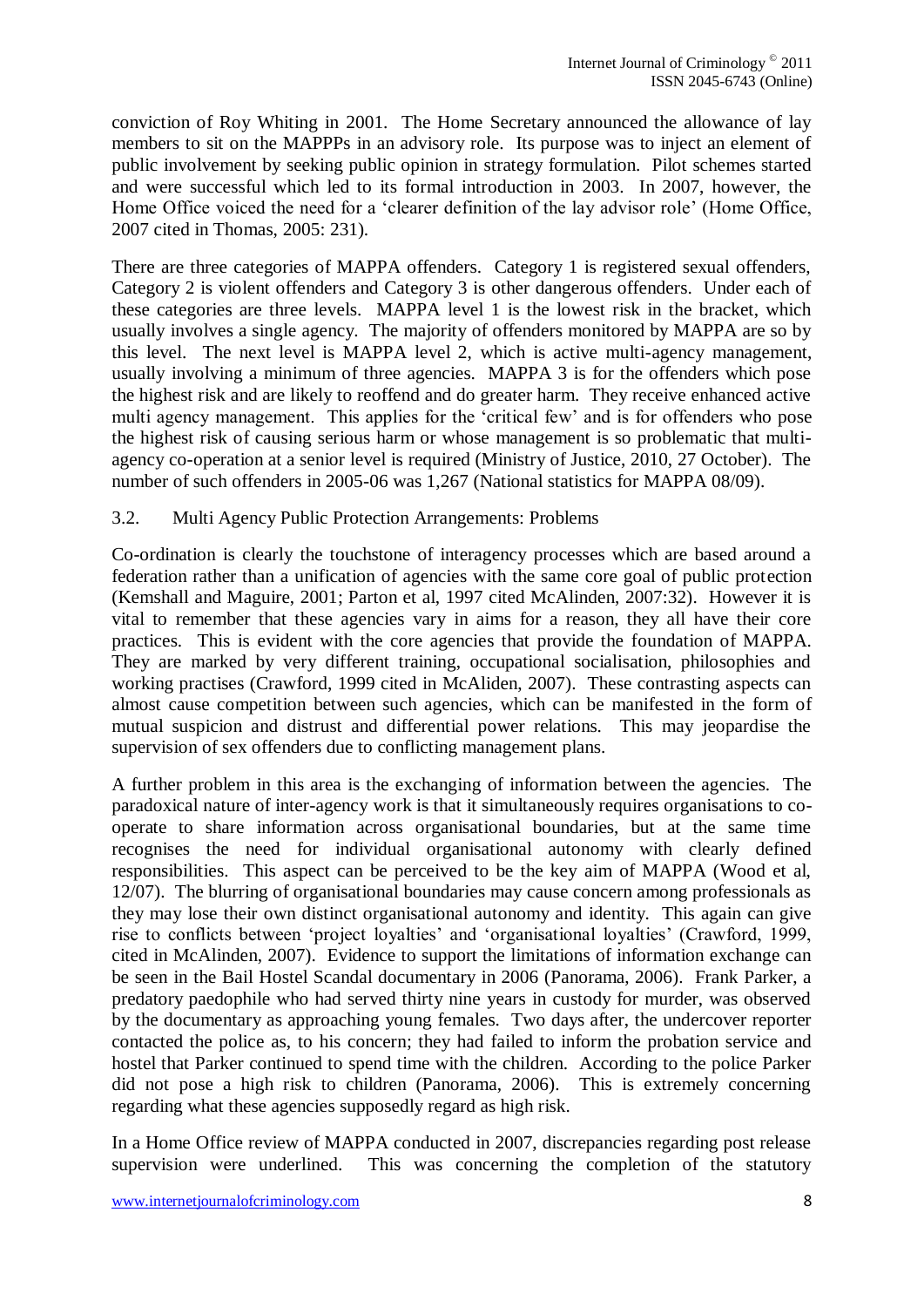supervision and offenders' monitoring thereafter. It was reported that its management varied in ways; including the reliance on police contact and using the probation to continue working with the offender on a voluntary basis (Wood et al 12/07). With regard to the latter it must be considered whether the offender managers have the spare time to spend monitoring MAPPA offenders. It is continuously seen that there are strains on probation staff because of limited resources. This is especially true in the current economic climate.

Wood et al (2007) said that MAPPA coordinators and supervision staff reported the level and intensity of supervision, and that management practises used within the arrangements were subject to on-going risk assessment and the availability of resources.

Other legislation has also been in keeping with service provisions.

#### 3.3. The Sex Offender "Register"

Prior to the 1997 Sex Offenders Act there was no formal measure of keeping track of sex offenders in the community once they had served their sentence. The sex offender "register" was introduced by Part 1 of the 1997 Act. The attempt for such failed, due to legislation making no provision for the creation of a separate 'register' but rather notification requirements (Thomas, 2008). The original purposes of the 'register' in the mid 1990s was to help the police identify suspects once a crime had been committed, possibly help them to prevent such crimes and the potential for it to act as a deterrent to potential re-offenders (Home Office, 1996 Para 43 cited in Thomas, 2008). The "register" was designed as an addon in the interests of public protection. Following the 1997 Act the national rate of compliance with the requirement to "register," which was documented in its first evaluation, was said to be 94.7% (Plotnikoff and Woolfson, 2000 cited in Power, 2003.) While this appears positive, Thomas (2005) said that the evaluation felt unable to comment on the overall effectiveness of the register. The evaluation, which took place between August 1998 and April 1999, did however identify areas for improvement. These included the need for greater multi-agency communication, registration notification procedures to be reviewed and refined and the repercussions of failure to register to be understood and put into action (Plotnikoff et al, 2000). The requirements for the sex offender "register" have since been substantially tightened. This was following Charles Clarke's review which flawed the Sex Offender Act 1997 (Matravers, 2003). Alterations were made as part of the Criminal Justice and Court Services Act 2000 that included the time scale for initial reporting being reduced to three days from fourteen days. New powers were also introduced to photograph and fingerprint offenders on the initial registration visit. Non-compliance with the register also altered from six months to a possible five years imprisonment. Sex offenders who are required to 'register' must give their name, date of birth; permanent address and national insurance number (BBC News, 2006). In 2001 following a review, consultation paper "Strengthening the sex offender act" was released. This altered, in particular, the need for offenders to confirm their details in person annually. With these changes the compliance of the 'register' rose to 97% (Home Office/Scottish Executive, 2001 cited in Thomas, 2008). These were all integrated as part of the Sexual Offences Act 2003. In 2006 there were 30,000 individuals of the sex offender "register".

In practice the efficacy of the sex offender 'register' is dependent on two factors: first, offenders" compliance with the notification requirements and secondly the use made of that information by the agencies responsible for the risk assessment and risk management of the offender. There appears to be a high reliance on the offender to comply with the "register" which is worrying in the respect that sex offenders can be extremely manipulative. A new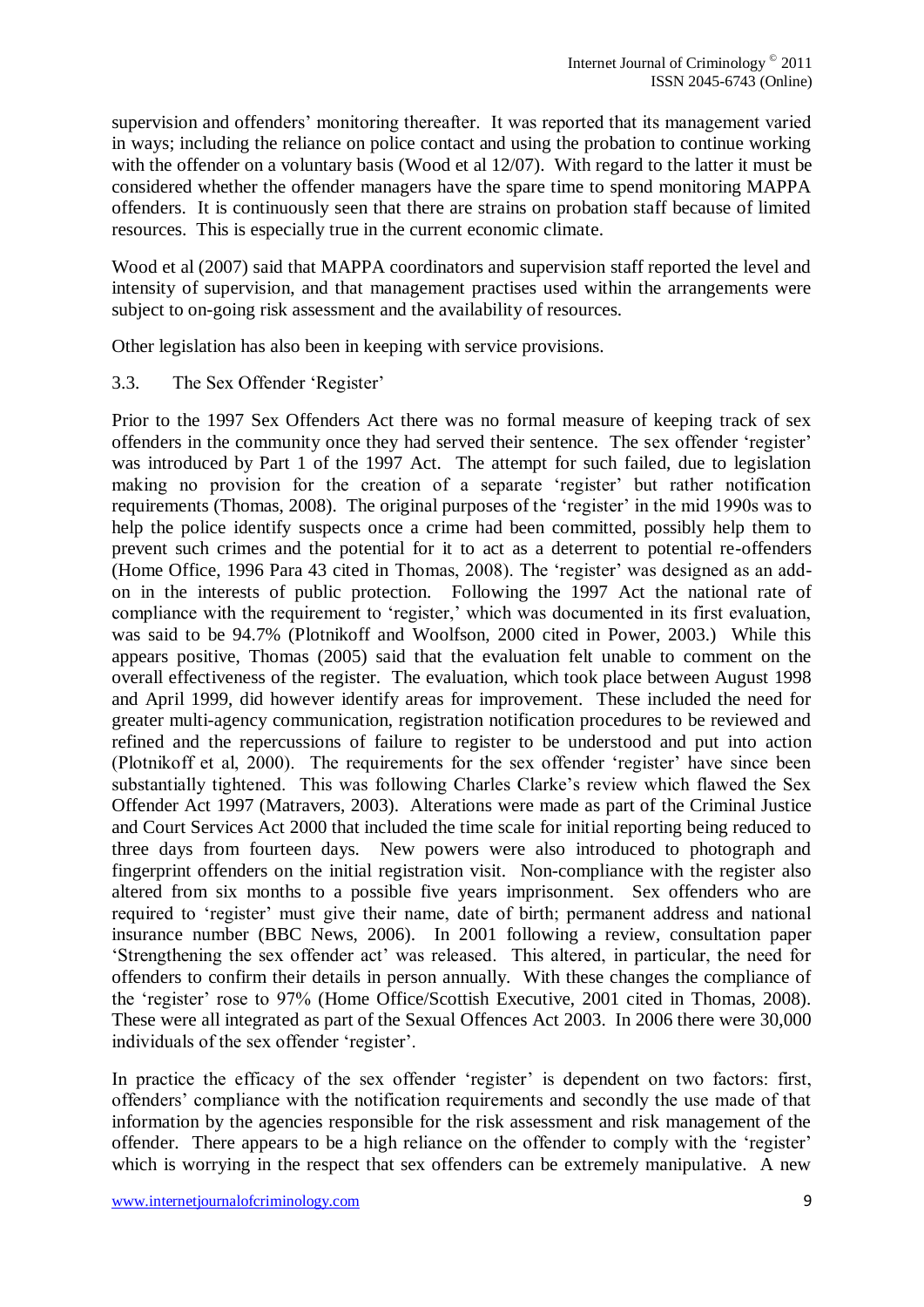"register" has since been introduced, which includes violent offenders and "controversially includes details on people who have not yet been convicted but are still considered a public danger' (BBC News, 2005).

This new database, called the Violent Offender and Sex Offender Register (ViSOR), came into place following the Bichard Inquiry. The inquiry highlighted how two police forces failed to properly "vet" Soham killer Ian Huntley (BBC News 2005). ViSOR provides the police, probation and prison services with a shared, confidential, national database which is designed to support MAPPA (NPIA, 2007) and overcome difficulties raised in the case of Huntley. Although it is used as an offender management system it can also help to identify potential suspects for violent or sexual crimes and act as a tool to assist in the management of information (NPIA, 2011). ViSOR contains photographs of the offenders, including any tattoos or distinguishing marks. In 2005, it was recorded that there were 47,000 individuals on the register, with 25,000 being registered sex offenders (BBC News, 2005). Again this demonstrates a further development in the surveillance measures in place to protect the public. It also gives a central database, to which the probation service and police can refer to and update, providing a lesser chance of duplication and a greater display of multi agency working and increased efficiency.

Thomas (2008) argued that as the "register" has evolved it has increased punitive measures but makes no demonstrable contribution to greater community protection. This raises a significant debate, which will be addressed more fully in chapter 5, but is necessary to mention now. Challenges to the Sex Offenders Act 2003 on human rights grounds have been successfully resisted because the regulation requirement has been seen as an administrative consequence of a sentence passed by the court, rather than being an isolated sentence. Were the registration requirement to become more burdensome, there could come a point at which the act could no longer be seen as such as requirement (Home Office/ Scottish Executive, 2001 cited in Thomas, 2008). The question remains whether the sex offender "register" has moved from being a public protection measure to become a punishment in its own right. The efficacy of the "register" still remains unknown and is almost impossible to measure in terms of making communities safer (Thomas, 2008).

In consideration of the offenders rights in recent debate it has been suggested by the Supreme Court of Appeal that sex offenders directed to be on the sex offenders "register" for life should be allowed to appeal this requirement. The new ruling allows these offenders, once released from custody for fifteen years, to appeal their sentence if they feel it is unjust and then every five years thereafter (BBC News 2011, 17 February).

Witham's MP is said to be appalled by the sex offender 'register' appeal. MP Priti Patel voiced "this is yet another appalling example of how human rights laws are giving convicted and dangerous criminals gold-plated rights while neglecting the victims of some of the most vile and disturbing crimes"(Morgan, 2011). Prime Minister David Cameron was also angered by this ruling and said it "seems to fly completely in the face of common sense" (The Telegraph, 2011). This ruling has encouraged the conservative party to carry out a review of human rights legislation in order to make it a key issue for the next general election (The Telegraph, 2011). This is an instance where the rights of extremely dangerous criminals are being placed above the rights of the public to be safe in their community, which quite honestly seems unjust.

Moving away from punitive measures, a scheme which aims to operate towards restorative justice has recently been introduced to the UK, and aims to rehabilitate sex offenders.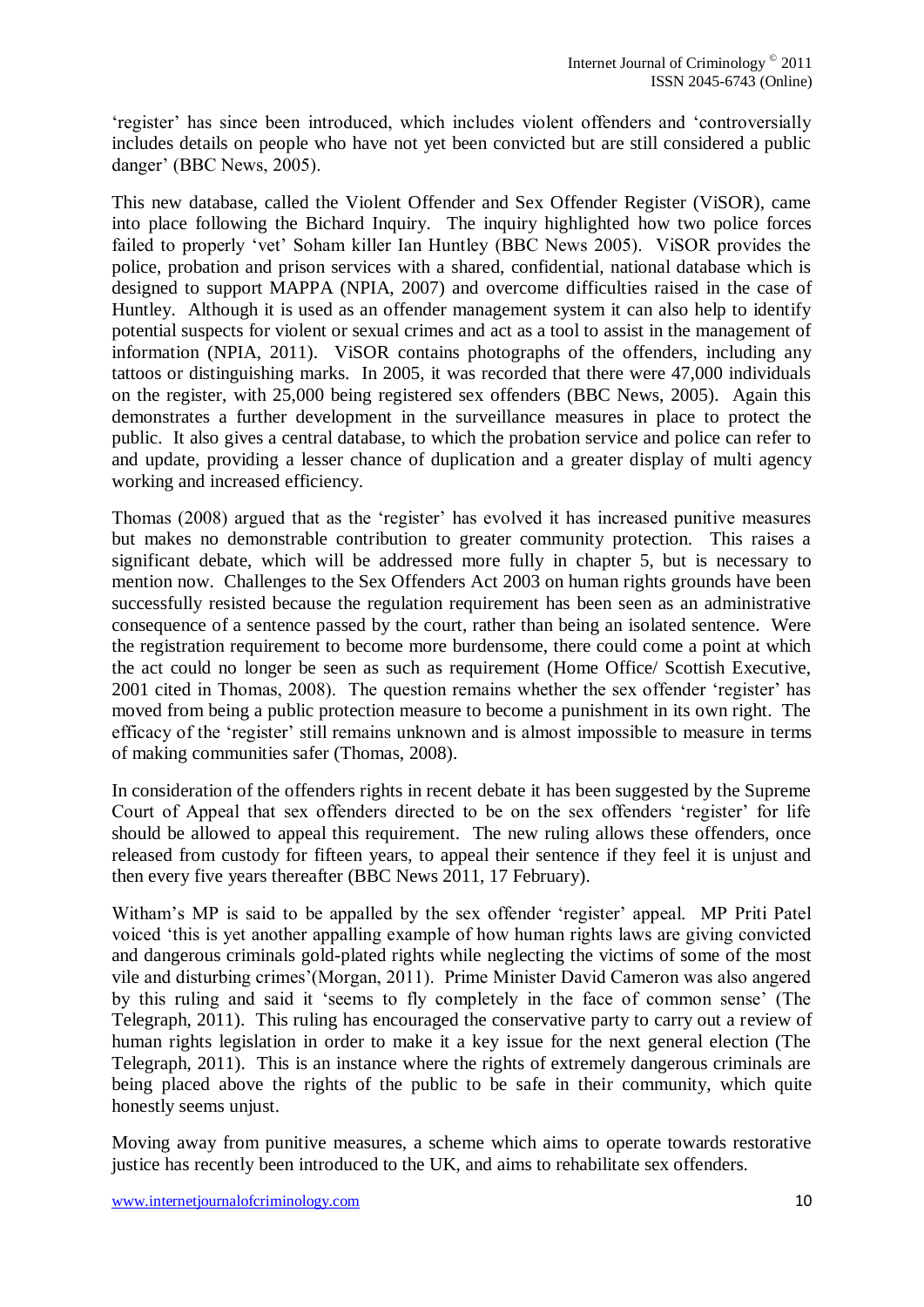#### 3.4. Circles of Support and Accountability

Circles of Support and Accountability (CSA) are described as providing "an innovative and successful community contribution to reducing sex offending, working in close partnership with criminal justice agencies' (Circles UK, 2011). This organisation was viewed positively according to Home Office findings where it was used in one area as a form of post licence supervision. CSA offer a 'community' of four to six voluntary members to one sex offender who is regarded as the 'Core Member'. Its suitability is for offenders assessed as being high risk with very little support from a caring social network of friends and family (Hudson 2005 cited in Wood, 2007). CSA are thought to be effective due to this type of offender having a high potential of reoffending. When sex offenders are released into the community they are commonly ostracised for fear of harm. However this can be counter-productive in that the loneliness the offender experiences creates a void in their life meaning they are likely to reoffend again (BBC Radio 4, 2010). CSA seek to fill this void. CSA also assist offender management by enabling the sharing of information between volunteers and statutory agencies. Research from Canada where CSA originated shows reduced recidivism among high risk offenders (Wilson, Pichesa and Prinzo, 2005 cited in Wood, 2007). It was introduced in Canada due to released sex offenders causing the "greatest degree of professional concern" (Wilson 2007: 6). A particular case which caused the need for a creative solution concerned Charlie Taylor in 1994. Upon his release from custody as a repeat child molester, Charlie received a considerable amount of public and media frenzy, highlighting the disgust of his release. In a final attempt to reintegrate Charlie back into the community, whilst maintaining their safety, a reverend formed a support group made up of volunteers in order to rehabilitate him back into the community. This approach continued until it was eventually formalised in 1996 in Canada and much of the United States. It is now practised in the UK and worldwide. "What started out as an ad hoc response to a difficult situation has become something of an international *cause celebre* in the toolbox of innovative community options for managing sexual offender risk" ( Wilson et al, 2007:7).

However, public spending cuts may jeopardise CSA's work. At the time of the 'The Friend' article the cuts had not yet been specified, however the Chief Executive Stephen Hanvey expressed great concern if that was the case (Ekklesia, 2010). The article also highlights that if cuts were to be made it would have a greater financial cost with respect of costs of imprisonment and other aspects of criminal justice. Not only would the direct cutting of funds be critical, but Hanvey also highlighted that cuts to probation and police budgets would also be consequential to local CSA projects (Ekklesia, 2010). Subsequently, while CSA offers hope to be reducing sex crimes and rehabilitating sex offenders into the community, public spending cuts will reverse these efforts. Only time will tell, if sex offender reconviction rates rise, as to whether the cuts are more important than public protection.

#### 3.5. Summary

While major developments have been made to working towards competent management of sex offenders with the introduction of MAPPA, and sex offender 'registers' difficulties remain. While some can be overcome with enhanced training and clearer boundaries, other problems require alteration in current legislation such as being able to appeal the sex offender "register". Positive steps have been made towards restorative justice through the CSA scheme. This focus could prospectively encourage further research if budgets allow. The detriment of budget cuts to the whole criminal justice system and also how standardisation of the procedures and increased efficiency within the multiple agencies may, in the long run, be cheaper, not to mention more effective, than people being left to reoffend and ending up back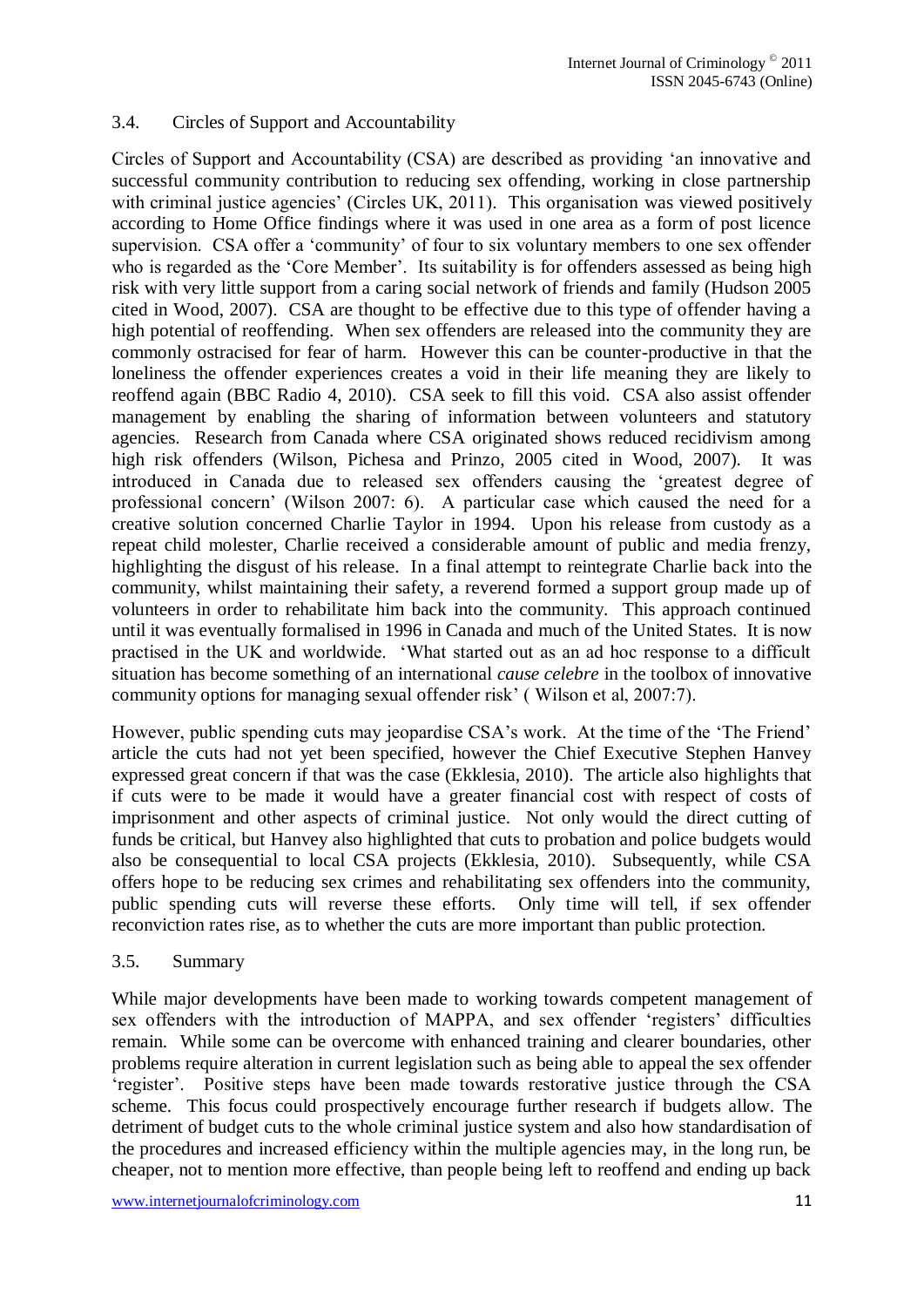in prison, thus triggering the whole costly cycle again, which is costly fiscally as well as emotionally for the public.

In determining risk management plans risk assessments are made on each sex offender.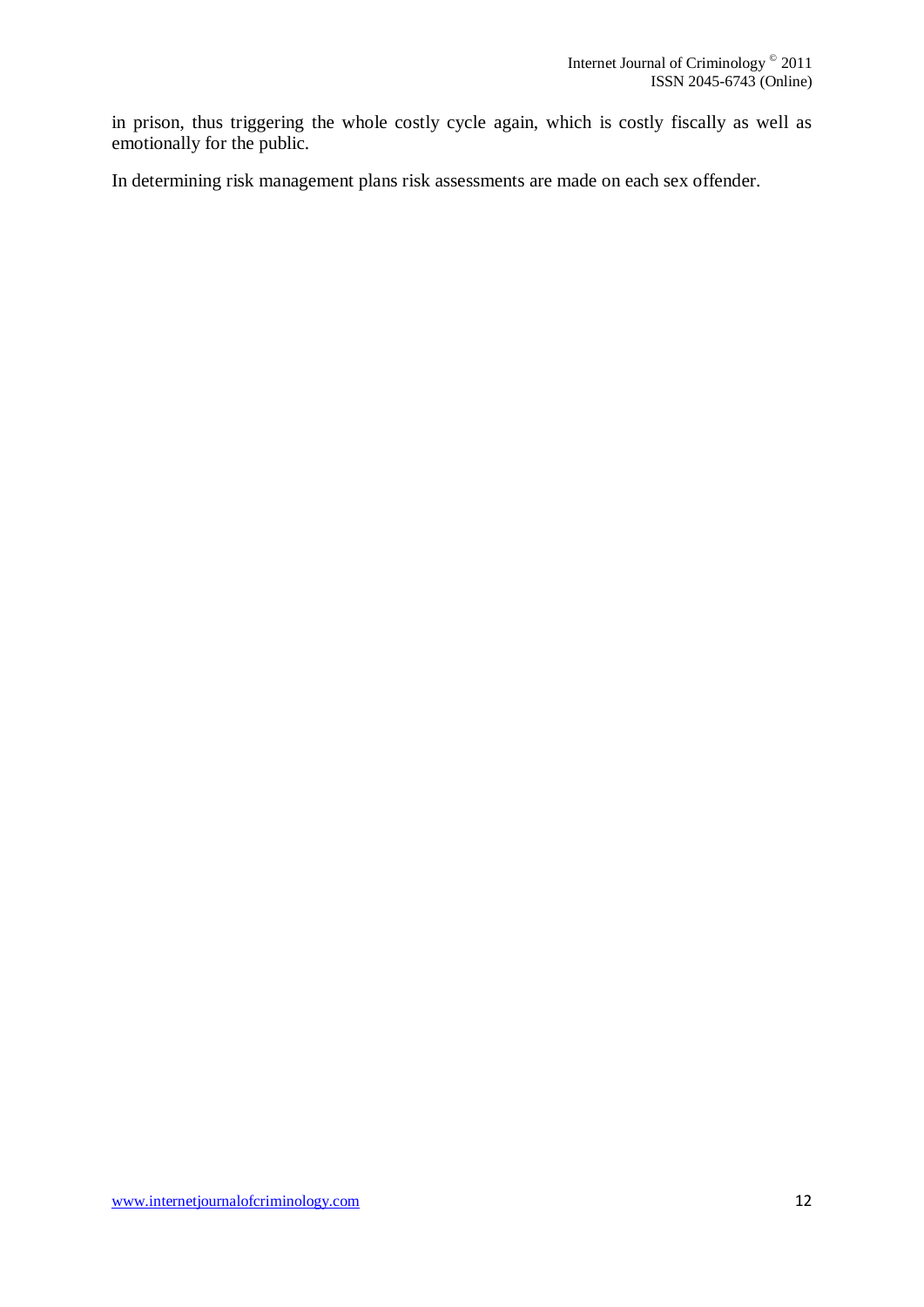#### **4. Risk Assessment**

Ulrich Beck first used the term "risk society" in 1986 with the intent to highlight that society in its advances era of modernity, is dominated by the ubiquity of risks (Hopkins-Burke, 2005). Ericson and Haggerty (1997) argue that risk society is fuelled by surveillance, which provides us with the power to make biographical profiles of individuals in order to determine likelihood of them presenting a risk to society (Hopkins-Burke, 2005).

The assessment of the risk posed by convicted sexual offenders is a very important aspect in determining their management plan, both in terms of their incarceration and their release into the community (Hanson et al, 2000). Beech et al (2003) supported this, whilst also arguing that the assessment of whether a sex offender is likely to reoffend was necessary within the criminal justice sector, due to it aiding a later evaluation of interventions (Mandeville-Norden, 2006). Although many decisions require risk assessments, the procedures used for making such assessments only have limited validity. Some researchers have even argued that the accuracy of prediction is sufficiently low that is threatens the very basis of risk-based legal sanctions for sex offenders (Hanson et al, 2000: 119). "On average, the accuracy of expert opinion in predicting sexual reconviction is only slightly above chance levels" (Hanson and Bussiere, 1998 cited in Hanson, 1998:63). Does this suggest that we need to move away from risk prediction and towards management?

No single "criminogenic need" is strongly enough related to reoffending, that it can be used in isolation. With this is mind the development of risk assessments has proliferated over the past two decades (Inside a prison, 2006). There are three plausible ways in which risk factors can be combined: empirically guided clinical judgement, pure actuarial and adjusted actuarial prediction (Hanson, 1998). These form the three generations of tools. The management of sex offenders within the criminal justice system can be substantially influenced by the offender"s perceived risk for recidivism (Hanson et al, 2000).

#### 4.1. Risk Assessment tools

When referring to the evolution of risk assessment, the current stage the system is at is the use of first generation tools. This has come from a combination of first and second generation tools which will briefly be described. First generation was the use of expert clinician judgement. While it has been regarded as having poor accuracy, an advantage to this method was it treated the risk of offenders on a case-by case basis reducing generalisations. This is significant because no two cases will be identical. Nevertheless, because of its dependence on the assessment and not the instrument used, it was deemed inherently unreliable (Inside a prison, 2006). This prompted a move towards an evidence based practise using actuarial methods. This technique is still a common form of assessment due to it using a selection of risk factors proven to cause criminal behaviour. Static 99 (Hanson and Thornton, 2000): As the name suggests is the assessment based purely on static factors. Static 99 was created by amalgamating two risk assessment instruments, Rapid Risk Assessment for Sexual Offender Reconviction (RRASOR) and Structured Anchored Clinical Judgement (SAC-J). Static 99 is considered to have high validity due it evaluating items which are shown to be empirically associated with sexual reconviction. However it does fail, along with all actuarial assessments, to address dynamic factors which should be included in a wide ranging risk assessment (Mandeville-Norden et al, 2006). The Offender Assessment System (OASys) which is used by both the prison and probation takes into account factors which fall into three categories, including dynamic. Dynamic factors are vital because they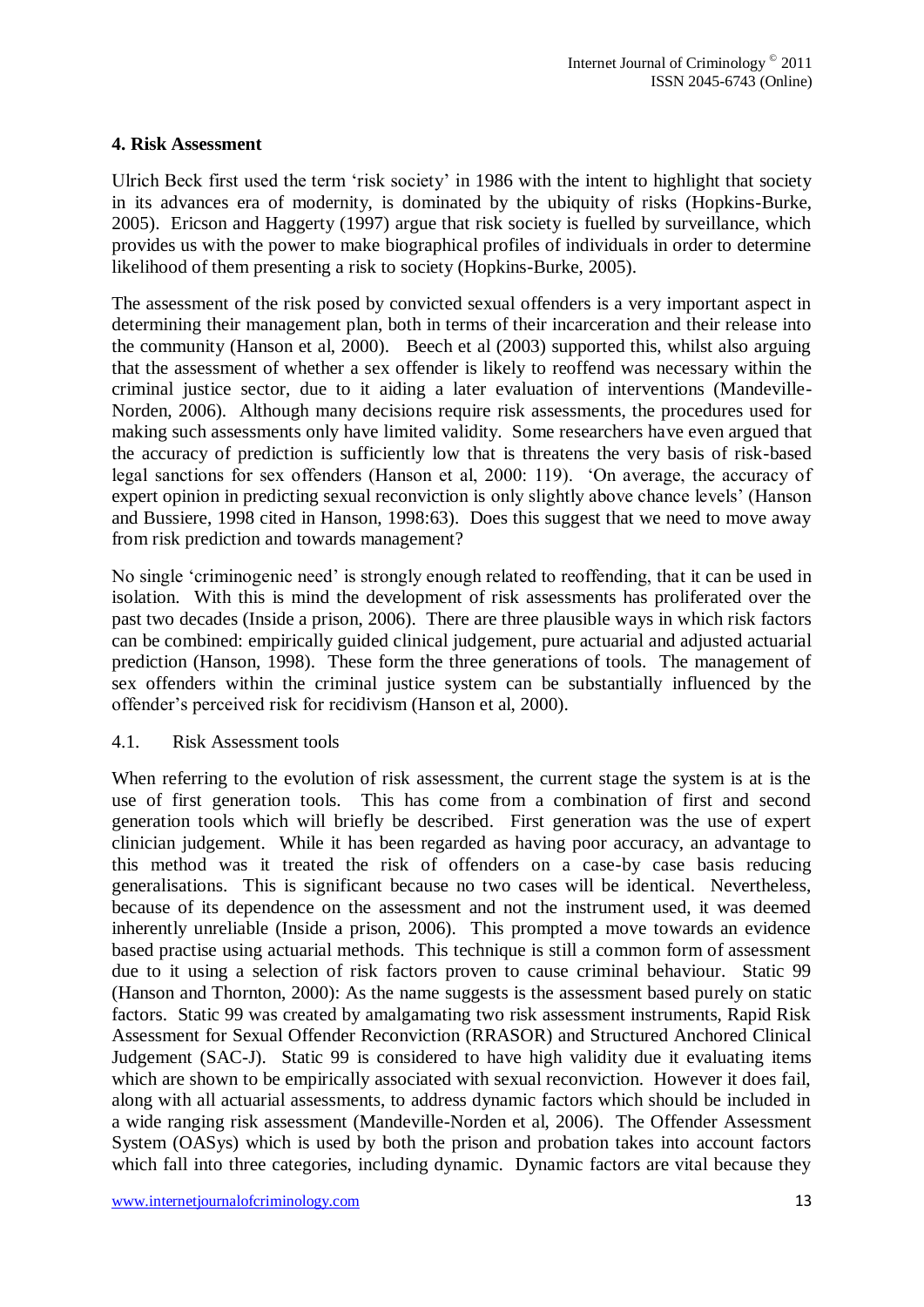can be altered and include items such as the offenders thought processes and deviant sexual interests (Mandeville- Norden et al, 2006). OASys is an electronic process developed as a common tool across the prison and probation service. It was rolled out in July 2003 and was completed in December 2004 (HMPS, 2005). In early summer 2011 there is to be an OASys Replacement Project (OASys-R). While the current systems are connected allowing the transfer of assessments between probation officers and prisons, the OASys-R will replace both systems and deliver a single web-based OASys (Ministry of Justice, 2010, see Appendix A).

Moving forward from these two generations of risk assessment is the modified use of Structured Professional Judgement (SPJ). This combines the "subjective, professional interpretation of the severity, frequency or duration of those predetermined risk factors by the individual clinician" from the first generation tool and the evidence based practise from second generation tools (Inside a prison, 2006). SPJ states that it is more effective and accurate to assess individuals in isolation, rather than being generalist while identifying dynamic, changing or current risk factors, which could be easily implemented into a treatment plan (Inside a prison, 2006). Since its introduction is fairly modern, further research could be conducted in this area to review its value.

Whilst third generation tools are useful at predicting overall recidivism and categorisation for offender treatment, their ability to predict the harmful reoffending has been more limited (Raynor et al 2000, McIvor et al 2001 cited in Kemshall, 2003). This means that alternative risk assessment procedures need to be investigated. This is particularly true for cases involving highly dangerous offenders.

Whilst so far, reference has been made to risk assessments determined to specify the level of supervision needed in the community, prior to this is the decision to release convicted sex offenders into the community.

#### 4.2. Parole Board

For high risk offenders emerging from prison the parole board determine their eligibility to be released into the community. Just how valid are these decisions and should blame be focused on these practitioners for a sex offender reoffending?

In a six year follow up of offenders assessed as 'high risk,' at least one panel member successfully identified them as such, excluding one case. In contrast, 92% of those identified as high risk by a member of the parole board panel turned out not to have been convicted of a sexual offence by the end of the four year follow up period; thus producing false positives. Where the prisoner was not identified as a 'high risk' by any member of the parole panel, the prediction turned out nearly always to be correct. The prisoner that was an exception was reconvicted of a sexual offence (Hood et al, 2002). This case is described below:

*Case F: Aged 49, he had a Reconviction Prediction Score of 13% and is serving 8 years in prison for rape on young girls aged 6, plus indecent assault on other. A judicial member commented that is constantly says throughout the documents that he is full of remorse. The psychiatric report does not assess his risk (Hood et al, 2002:385).*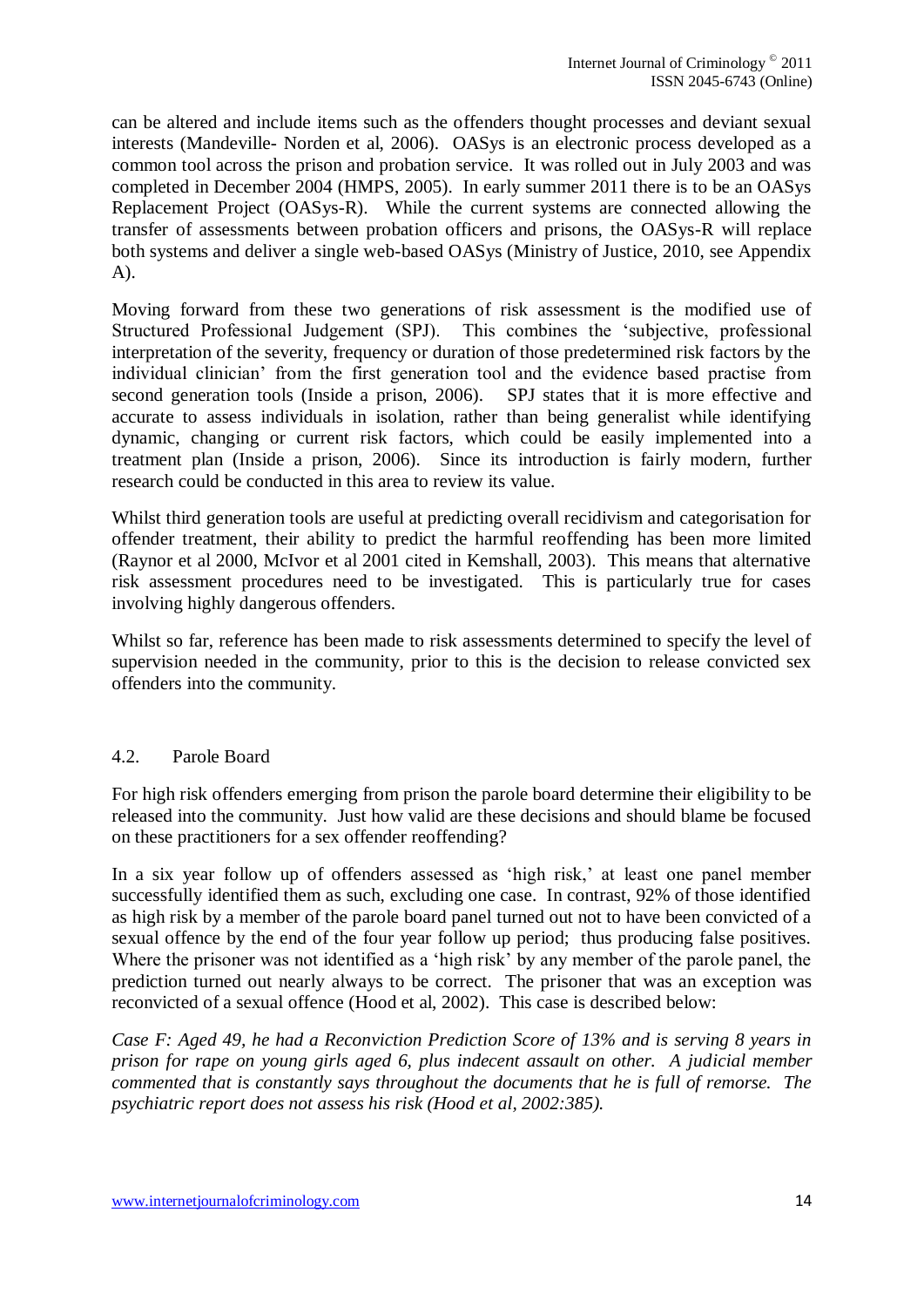Taking into consideration his reconviction his prediction score would suggest that the method employed to assess his risk was inaccurate for this case. Questions may be asked as to why his risk was not discussed in the psychiatric report.

The comparison will now be made between parole board decisions and Static 99. In a four year follow up only 1% of the sex offenders classified as low or medium risk were reconvicted of sexual crime, where as many as 14% were reconvicted of a similar offence who were classified as high risk (Hood et al, 2002). It has been argued however based on statistical evidence that if Static 99 had been used to predict more serious reconvictions it would have produced many more false negatives than that of the parole board (Hood et al, 2002). This demonstrates that parole board decisions by comparison are more accurate with respect to the assessment of high risk sex offenders. Thus it could be seen to support first generation tools with the involvement of professional clinical judgement.

Risk assessment is based upon the balance of probabilities and how large the margin of error should be. It can never be guaranteed that predictions are 100% accurate. The debate these methods highlight is whether it is 'better to be safe than sorry' or does this jeopardise human rights. In this context is it preferred to over-predict than under-predict risk for the sake of public protection?

Turning back now to risk management in the community, in 2009 the National Offender Management Service (NOMS) began a pilot of mandatory polygraph testing

#### 4.3. Polygraph testing

The trial was made available for sex offenders aged eighteen plus following their custodial sentence release. The sentence length minimum was twelve months. Previous research suggested that polygraph testing might contribute to the effective treatment and supervision of sex offenders by encouraging the offenders to disclose information (Grubin, 2006 cited Wood et al, 2010). Professor Grubin said "disclosures made during polygraph examinations, as well as conclusions drawn from passed and failed examinations, let probation officers and the police intervene to reduce risk" (The Observer, 2009). The research that will now be explored was based on in-depth interviews with fifty six criminal justice practitioners. Generally disclosures were self reports that revealed new offender risks and offending profiles. Formal risk categories rarely changed as a result of disclosures. Instead the polygraph tests acted as a trigger for actions that could result in changes to an offenders" risk management plan. The four typologies of disclosure were risky situation and behaviour, historical information, thoughts, feelings and fantasies and sexual behaviour. Upon the exchange of concerning confessions, MAPPA would be expected to review supervision, via the communication with necessary agencies, if the disclosure had the potential to present a risk to public protection. It could be argued however, that the extent to which an offender discloses information is dependent on their perception of the consequence (Wood et al, 2010). Wood et al (2010) also suggests that there needs to be more training given to the practitioners regarding their reaction to disclosures.

During the piloted polygraph testing in the West Midlands which became active as of the  $1<sup>st</sup>$ April 2009, probation workers claimed those offenders who took part disclosed more information which was vital in assessing risk, addressing beliefs and behaviours and keeping partner agencies informed. Under the new pilot, staff can recommend that a condition be included in the release licence of certain adult sexual offenders- this can require them to take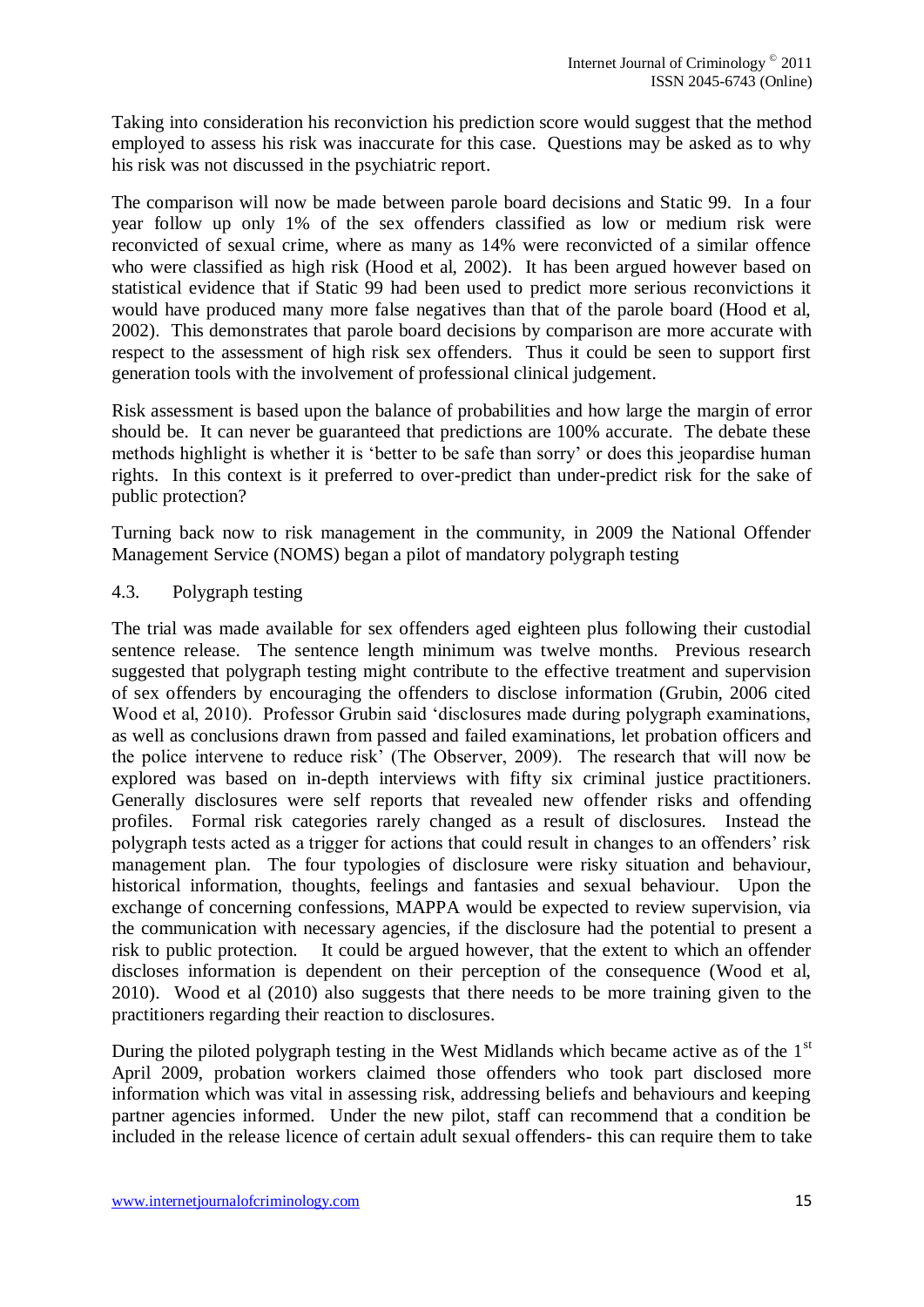regular polygraph tests (West Midlands 09-10:MAPPA Annual Report). This information appears to be encouraging in contributing to efficient risk management.

Grubin et al (2003) also examined polygraph efficacy in England and Wales. The purpose of the research was to observe whether the expectation of taking a polygraph test would discourage the temptation to engage in risky behaviours. Of the total thirty two tested all but one disclosed concerning behaviours. The one exception failed the test. This therefore shows that the "threat" of taking a polygraph makes no difference to their desired behaviour (Grubin, 2003).

#### 4.4. Problems

It has been argued that the criminal justice systems preoccupation with risk has meant there has been "a failure to distinguish between the nature, content and mechanisms for the prediction of recidivism and of dangerousness" (Kemshall, 1998 cited in Wood, 2006:309). These failures are due in part to the difficulties faced when attempting to accurately predict dangerous people (Prins, 1995: Walker, 1991). However guidance for sentencing dangerous sex offenders has become simpler with the introduction of two new sentences designed to increase the level of risk management dangerous offenders receive. These sentences are Imprisonment for Public Protection (IPP) and the extended licence sentence. The IPP provides sentences of ten years or more and are indeterminate. The parole board are responsible for dictating when release is suitable for these offenders. Following release from IPP, offenders are supervised on license by the probation service for a minimum of ten years and a maximum of life. While this appears to be making steps towards improving sentences to enhance public protection, it has faced professional scrutiny in recent times (BBC Newsnight, 2007). During a review of the sentence it was found that the IPP sentence was being given to offenders found guilty of minor offences rather than those who pose a serious risk of future harm. This has resulted in extensive prison overcrowding and costs rising. Nichol, the Chairman of the Parole Board believed there should be the opportunity, prior to the prison accepting these offenders, for them to prove they are not of a suitable risk to warrant the IPP. This Newsnight report, which the article focuses, on reveals there are 145 new IPP sentences given every month (BBC Newsnight, 2007). This demonstrates that while the act gives a clear definition of what offences would warrant this sentence, there is an absence of clarification for the court to establish the offender as posing a "significant risk of serious harm". With consideration to the clear definition of the offences under the act, approximately a third of IPP sentences are given for robbery and not for highly risk offences such a murder or rape (BBC Newsnight, 2007). This is an area to be concentrated on for future reviews.

## 4.5. Summary

The development of risk assessment resources has been ever evolving and will most likely continue to for the foreseeable future. There will also remain anomalies to evidence based risk factors and in effect will provide the continuity of research in this area. The preoccupation with risk rather than its management appears to be phasing out with the introduction of tools such as the polygraph. There needs to be a balance between assessment and management. When determining the risk of sex offenders, as this chapter demonstrates, accuracy is never fully satisfied which consequently results in cases of injustice and preventable offences.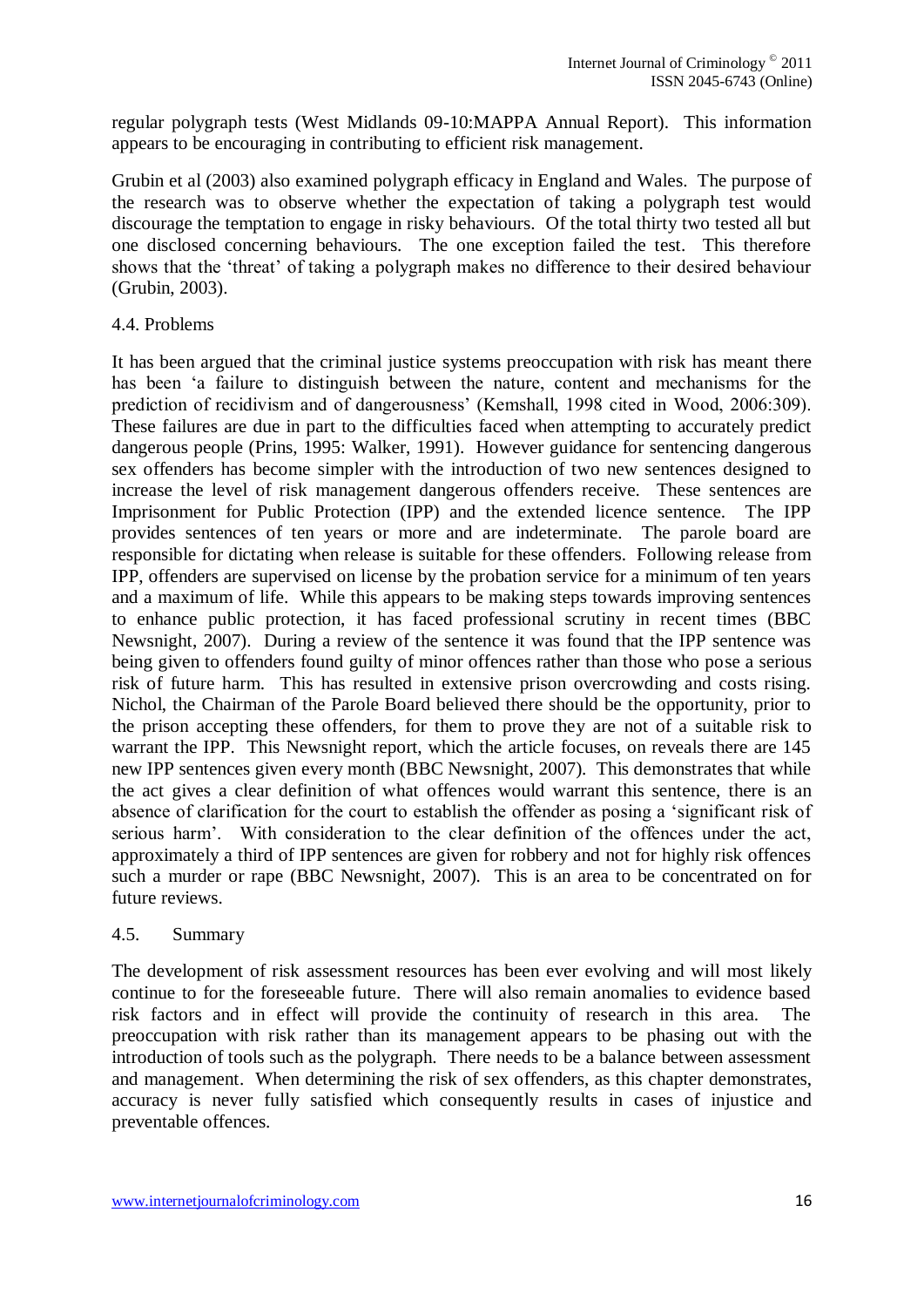As demonstrated in this chapter the lack of 100% accuracy in predicting risk has consequences, which can create a threat to either the offender human rights if risk prediction creates false positives or to public protection if the assessment results in a false negative.

## **5. Human Rights versus Public Protection**

This debate is aimed at achieving a balance between the human rights of sex offender"s and protecting the public from future harm. Ward (2007) believed that "it should not be assumed that any interests of the community will always eclipse the interests and rights of sex offenders" (Erooga, 2007:181). Ward (2007) also observes that achieving the latter does not necessarily have to be at the expense of the former (Erooga, 2007). In achieving public safety, Erooga (2007) argues that there is an element of vulnerability to the possibility of implementing ineffective, counterproductive measures. In this sense, anomalies will always be likely due to the risk of striking the wrong balance. In achieving one outcome there remains the risk of jeopardising the other.

The public have a right to expect that the police and other agencies will exercise their powers to protect life (Article 2 ECHR cited in NPIA, 2007) and to protect individuals against inhuman and degrading treatment and punishment (Article 3, ECHR cited in NPIA, 2007). Police considerations when managing sex offenders, violent offenders and potentially dangerous persons (PDP) will include the rights of the offender or PDP (Article 2 and 3), and the right to liberty and security (Article 5) and to a fair trial (Article 6 cited in NPIA, 2007). The police must ensure the human rights of victims, the public and offenders are balanced and that attention to public protection responsibilities is not undermined by human rights considerations relating to individual offenders and PDP"s (NPIA, 2007).

#### 5.1. Human Rights

Individuals hold human rights for the simple reason that they are members of the human race and as such are considered to be actual or potential moral agents (Ward et al, 2008). Although disputed, it applies equally to sex offenders despite their immoral actions. It has been argued that by intruding the fundamental rights of these offenders can encourage a lonely and inhospitable environment, which can be counterproductive and cause the sex offender to reoffend as a coping strategy to their new lifestyle. "Paradoxically, the combination of social stigmatisation and an exaggerated notion of risk can increase the chances of re-offending" (Ward, 2007 cited in Erooga, 2008: 180). The policing and sentencing of sex offenders are designed for protection from them, nevertheless it cannot be ignored that these offenders are entitled to the "due process" of law and other rights enjoyed by all citizens (Thomas, 2005). For example, freedom of movement is usually considered a fundamental right. Sex offenders may find their freedom of movement curtailed in the UK by conditions attached to the supervisory arrangements such as electronic tagging or sexual offences prevention orders that require them to stay away from certain localities. Privacy is held to be another basic right contained in Article 8 of the European Convention on Human Rights (Council of Europe 1950; now incorporated into the Human Rights Act 1998 cited in Thomas, 2005). From privacy has emerged the additional right to "information privacy" and "data protection" when personal information is held on computer (Council of Europe, 1980 cited in Thomas, 2005). These are restrained by the likes of the sex offender "register" and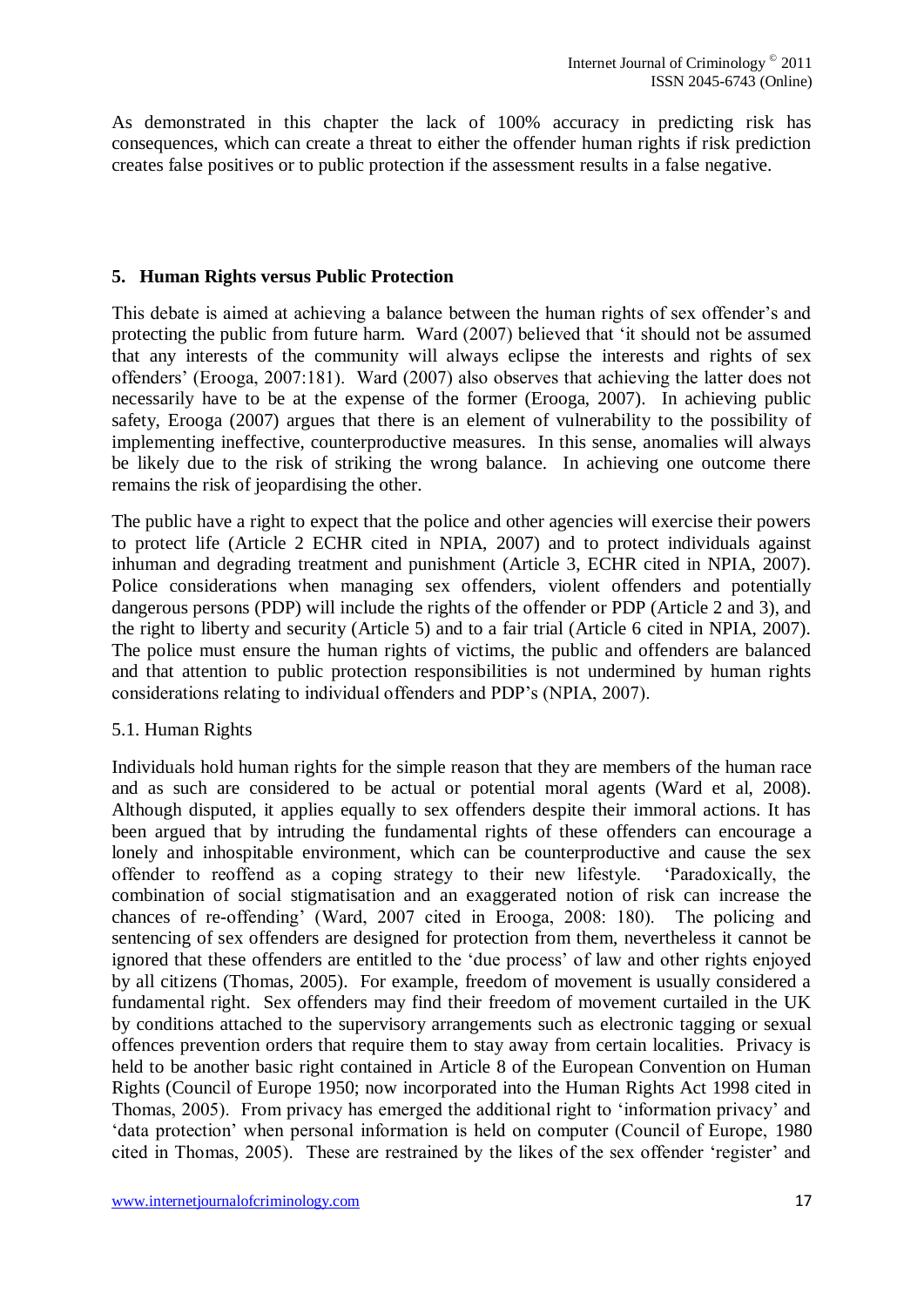recent legislation of the Child Sex Offender Disclosure scheme, which will be discussed later in this chapter, and has put this privacy factor in the limelight.

The right to rehabilitation or to be accepted back into society after a period of punishmentcustodial or non-custodial- is another "right" that is not clearly defined. The traditional saying of once you have 'paid your debt to society' you are a free man or woman has been stated more fully: "Rehabilitation implies the action of re-establishing a degraded person in a former standing with respect to rank and legal rights, and to attempt to ensure that those rights are maintained over time" (McWilliams and Pease 1990 cited in Thomas, 2005: 178). However, this is heavily contradicted by public opinions and attitudes towards sex offenders. This was particularly true following the publication of the News of the World who printed the names and faces of convicted sex offenders which caused severe vigilante action from public members who were unable to react in a controlled manner. The idea of "once a paedophile always a paedophile" also appears to support this uncertainty (Thomas, 2005: 178).

From a judicial perspective the adoption of a rights based approach is likely to be a complicating factor in sentencing decisions. While it's primary function is to protect the public from sex offenders it has a legal responsibility to adhere to human rights. Again the same difficulty arises of finding and maintaining the balance between the two. It appears that by observing sex offenders human rights there is risk that one impinges on public protection, which Article 3 of the Universal Declaration of Human Rights states that everyone has the right to security of a person (e-how, 2010). "The process is self-justificatory and difficult to challenge without appearing to "side with" a highly unpopular group of people" (Kemshall and Maguire, 2002 cited in Power, 2003:75). These difficulties are exemplified in the case study of Anthony Rice.

#### 5.2. Case Study

Rice was a convicted sex offender who had been released from prison on a life license after serving fifteen years of a ten year minimum sentence for attempted rape in 1989 in an attack that lasted ninety minutes. Nine months following his release, whilst under the supervision of Elderfield probation service and living in the "controlled" hostel he had a relationship with forty year old Naomi Bryant who he later murdered on the 17th August 2005. Part of Rice"s license conditions consisted of him residing in the probation hostel and abiding to a night time curfew. This in effect allowed him to be unsupervised during the day time hours. Leading up to this fatal offence the consideration of certain factors must be disputed. A critical report headed by Chief Inspector Andrew Bridges in 2006 concluded that the decisions made in relation to the supervision of Rice were side tracked by the consideration of his human rights. In this instance it could be argued that Rice, an offender with twenty two previous convictions, most of which involved a sexual element was given human rights priority over protecting the public. Other evidence to support his dangerousness was selfadmitted. During psychiatric assessments in prison Rice described himself as being "a dangerous rapist' who found 'violence towards women arousing' (Mitchell, 2010). With respect to the risk tools available at the time of Rice"s release, in 2001 Rice had a third review based on a structured risk assessment known as SRA-2000. The static factors identified a very high likelihood that Rice would reoffend, however when his dynamic factors were assessed he showed a significant improvement. This resulted in his risk level being reduced to high level rather than *very* high. Eight months following this review came a parole board hearing from which the panel received reports outlining that Rice"s outstanding treatment needs had been addressed and a Penile Plethysmography (PPG) was no longer necessary. A PPG is a test used to measure physical sexual arousal. An independent review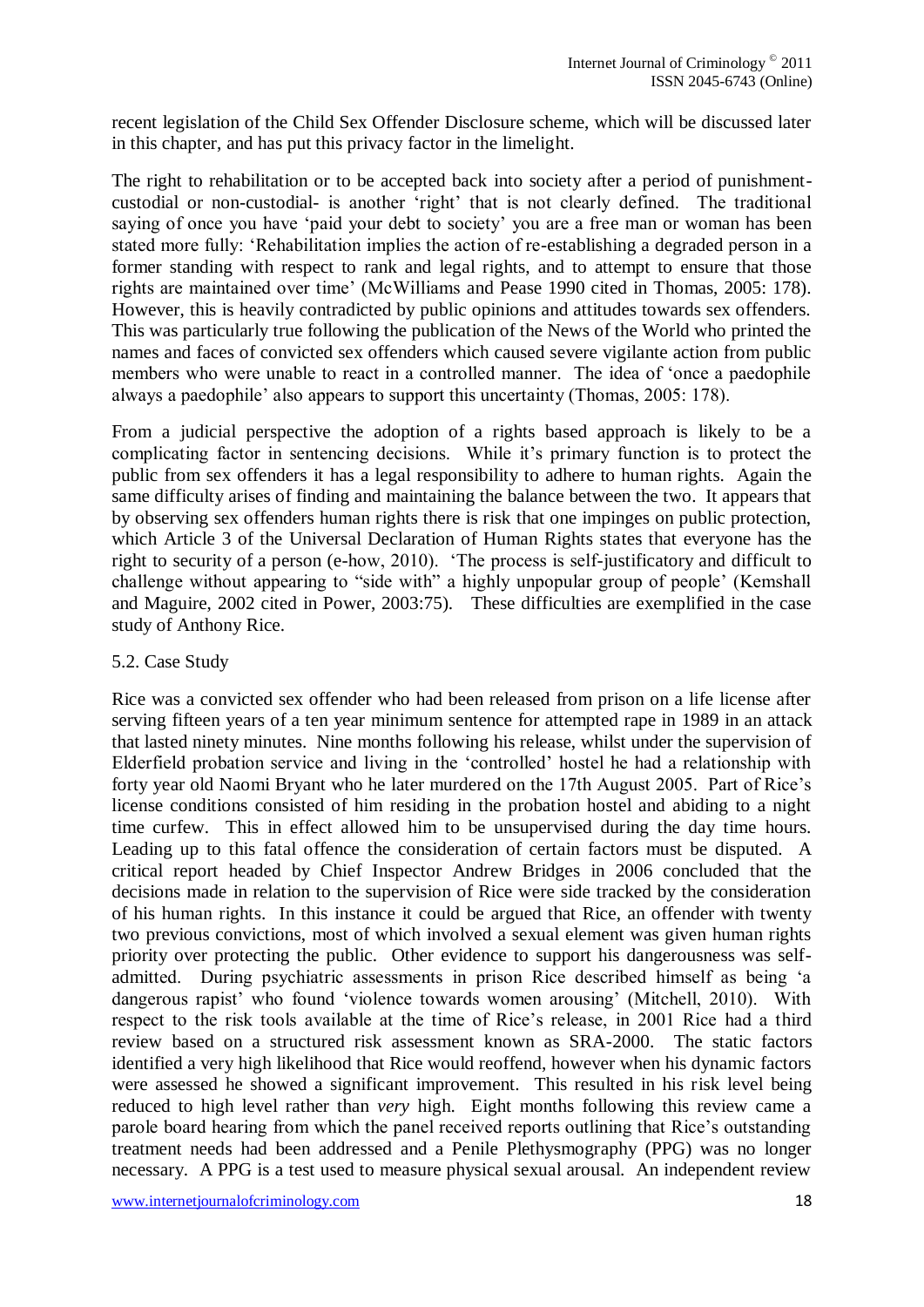following the case of Rice held the opinion that had PPG being done, it could have assessed whether there was still an arousal to violence (HM Inspectorate of Probation, 2006).

Reading this evidence would surely suggest the need for - if not continued incarceration intense supervision and monitoring. MAPPA's role can also be questioned here. Detective Chief Inspector Robert Maker said during MAPPA meetings that Rice was not suitable for release to Elderfield hostel due to his level of risk. Maker who sat on the MAPPP contended that the hostel was not capable of coping with Rice"s level of dangerousness due to limited and insufficient resources in place there. He also added that while he made his feelings clear as to Rice"s risk to public safety, these were not reflected in the transcript which resulted from the meetings. At the inquest of Naomi"s death, Maker spoke of the pressure it would have entailed to put into place necessary resources in order to monitor Rice 24/7 (Curtis, 2011).

The question this raises is where to make the balance: Rice"s human rights or Naomi"s safety? The guidance in this area of sentencing needs to be made clearer. If the belief was that Rice posed an extreme risk of reoffending and supervision in the community would not be sufficient, why would his incarceration not continue? Or what more could be done given the current economic climate? In maintaining his rights to freedom of movement, release was granted allowing Rice not just one opportunity but several to reoffend to a fatal degree. While new legislation has been introduced since this event, is has been aimed at keeping children rather than the community as a whole safe.

#### 5.3. Public Protection: Sarah"s Law

The publics' interest in sex offenders is circumcised by their beliefs that obtaining information about convicted sex offenders in the community is the best way to protect their children. A shift to recognising that they are all not demons but ordinary, responsible agents allows the development of a more holistic and contextualised approach to the issue. It also allows for a deployment of resources to primary measures such as treatment and rehabilitation (Matravers, 2003). Should this judgement be trusted?

The government accepted public protection should be placed as a priority before human rights. This was also supported by senior police officers, the probation service and other agencies. The prevailing wisdom as suggested previously is that widespread disclosure would drive sex offender"s underground, decreasing compliance with registration and disrupting community treatment (Matravers, 2003).

Following the abduction and "sexually motivated"(Facts on File World News Digest, 2001) murder of young Sarah Payne by convicted sex offender Roy Whiting, Sarah's loved ones campaigned for the allowance of every parent or guardian to have the availability of identifying serious child sex offenders living in their community who have unsupervised contact with their children. Although it has resisted legislation such as Megan"s Law which is being practiced in the USA, it has made steps towards "controlled" public disclosure which is entitled Sarah"s Law or Child Sex Offender Disclosure Scheme (Woodcock, 2010). The development builds on existing, well-established third party disclosures that operate under MAPPA.

In June 2007, the Home Office piloted Sarah"s Law which allowed members of the public to register their child protection concerns of a named individual. Where the individual has convictions for child sex offences and is considered a risk, there will be a presumption that this information will be disclosed to the relevant member of the public (Kemshall et al,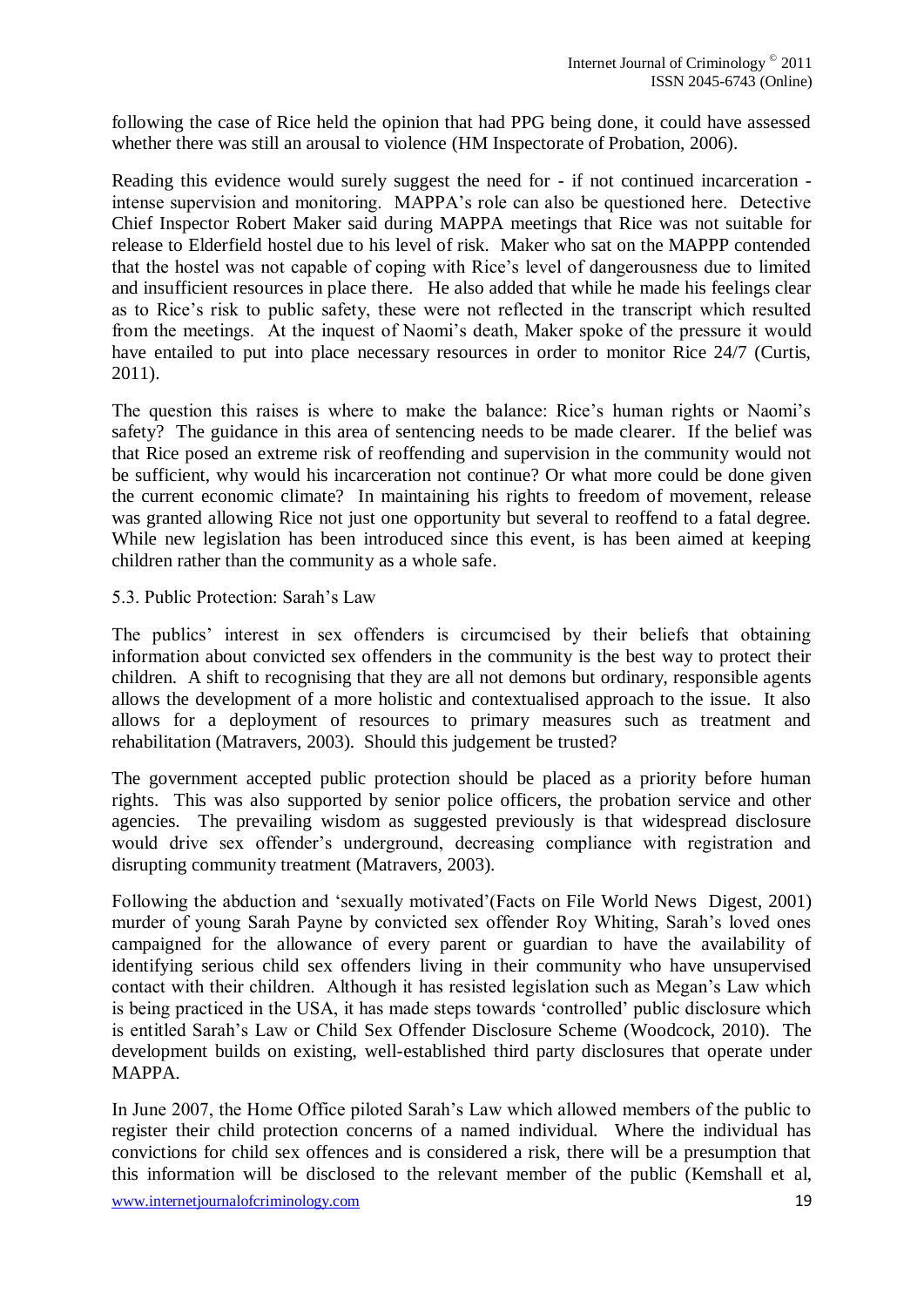2010). It initially included parents and guardians but in March 2009 it extended the scheme to anyone with a concern about an individual contacting the police. The process of disclosure is extremely vigilant. It begins with questions being asked followed by a risk assessment. The second stage is face to face contact confirming the identity and content of information wish to be shared. Once a final risk assessment is completed the decision to disclose the required information is made (Kemshall et al, 2010).

Concerns have been raised by several expert bodies as to the way these disclosures are handled. Diana Sutton advised that the government "tread cautiously". She explained "we remain concerned about the risk of vigilante action and sex offenders going underground. All new local schemes need close management and proper resourcing to avoid this." However Association of Chief Police Officers president Sir Hugh Orde said "with all other parts of the police service working also in this area, I do think we have got a real hope of keeping people safer and keeping young people safer, which is very important' (Woodcock et al, 2010).

The scheme originally started in 2008 in Cambridgeshire, Cleveland, Hampshire and Warwickshire. In total from these four areas were 600 inquiries which led to 315 applications and twenty one disclosures. This led to more than sixty children being protected from abuse. In August 2010 the scheme was rolled out to eight other force areas. Figures obtained by the BBC from twenty four forces covering 2008 to January 2011 showed that out of 878 inquiries, eighty four identified "registered" sex offenders (BBC News, 2011, 4 April). The aim was for the scheme to be rolled out nationally by the end of March 2011.

However it has recently become apparent that the law may not work because it is too simple for paedophiles to change their name with failure to report it to the police. Under the current system sex offenders are allowed to change their name but have to report the change within three days of doing so, otherwise they can face up to five years in jail. It has been suggested that the failure to inform the authorities has an ulterior motive; to give them the opportunity to re-offend without being detected. This begs the question why sex offenders are given a) the opportunity to change their name and b) the responsibility to report the name change. Kidscape, a children's charity believe that the authorities need to be more proactive because 'we are dealing with a group that's known for trying to throw obstructions in the way of the truth" (BBC News, 2010). Mary Marsh, the director and chief general of the National Society of Cruelty to Children argued "police background checks should be compulsory for anyone applying to change his name" (The Times, 2002). This appeal came after the discovery that James Alpine, a convicted paedophile who changed his name, committed a series of sex attacks and evaded the restrictions on the sex offender "register". This article also shockingly highlights that solicitors have no legal responsibility to tell the police when a client changes their name. Following this appeal, the Home Office said that the government had no intention of amending the principle of being allowed to change ones name. The Home Office did however seek to bring proposals that would require the DVLC and the Passport Office to check anyone seeking to obtain documents in a new name against the sex offender "register" (The Times, 2002). In a news report in February 2011, Home Secretary Theresa May said there will be rules to ensure offenders remain on the "register" if sex offenders change their name by deed poll (The Telegraph, 2011).

#### 5.4. Summary

The balance between the human rights of the sex offender and the rights of public protection seems unattainable. While it is argued by most, that the rights of the sex offender should be secondary to that of the community, the former will fundamentally remain. Similar to the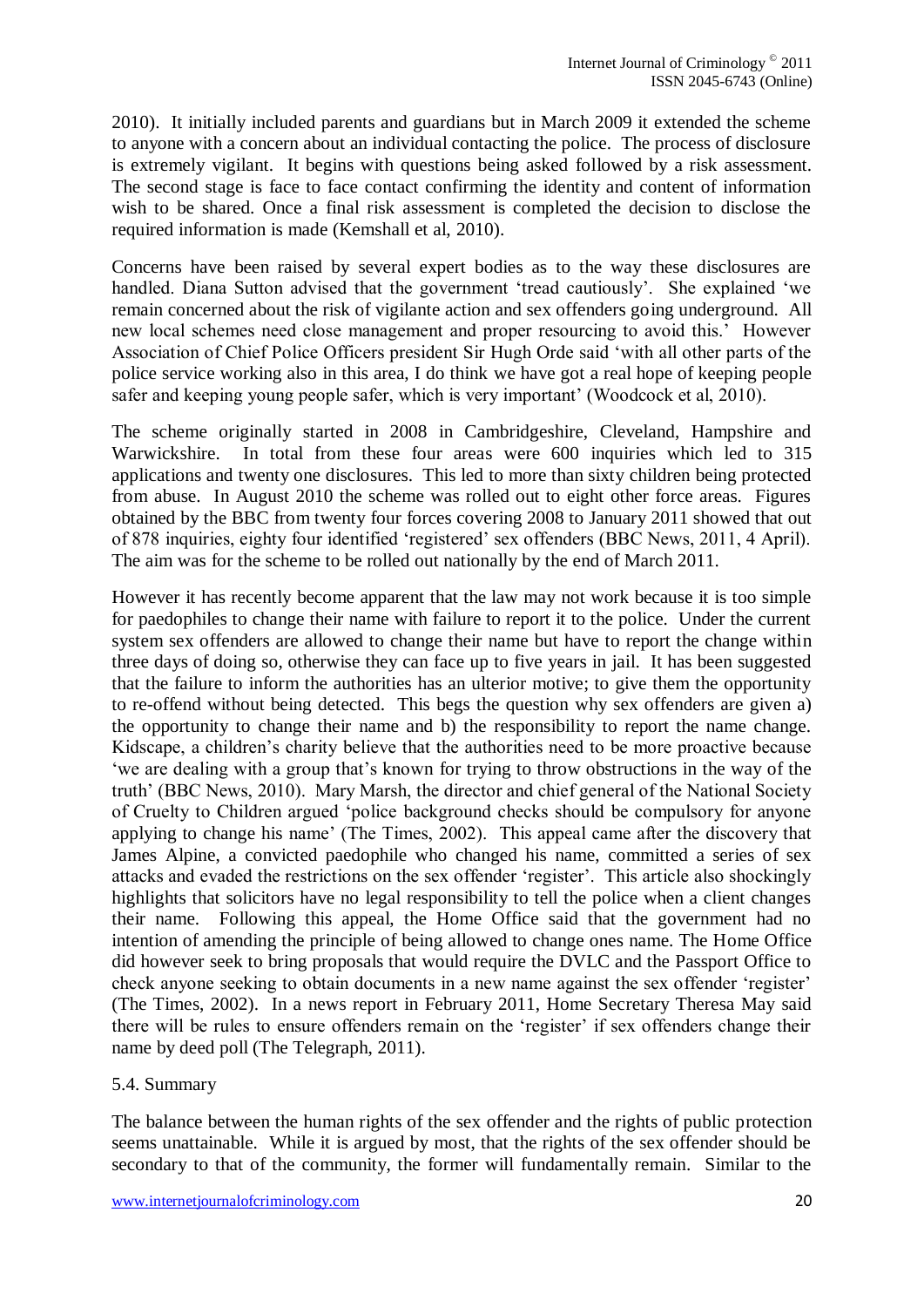public"s view that their knowledge of such offenders is necessary in maintaining their safety, recent legislation reflects these opinions. This could suggest a shift away from attempting to strike the balance and instead concern a focus on community safety.

#### **6. Conclusions and Recommendations**

This dissertation set out to review current literature in relation to the supervision of sex offenders in the community. The three main foci were the provisions available to managing sex offenders risk once released after incarceration, the assessment of risk in determining their management level and the offender"s human rights placed against the protection of the public.

When examining service provisions, it has become apparent that there has been considerable development in the last few decades. The introduction of the sex offender 'register' and MAPPA in particular have gone much further than previous legislation to managing sex offenders risk in the community. While some argue these developments have demonstrated a "public protection agenda" (Power, 2003) others suggest that it has tended to promote a punitive approach with ignorance towards community safety (Thomas, 2008). Further critique is formed from the tightening of the sex offender "register" which has recently being destabilised by allowing sex offenders to appeal their registration.

In respect of risk predictions, it seems that the 'risk society's' (Beck 1992) obsession with evidence based practise has been exhausted. Some however believe that risk tools can continue to be improved:

"Whether or not risk assessment – the prediction of the future behaviour of others – can ever be an exact science remains debatable. For some critics, it will only ever be a haphazard 'guessing game' that will inevitably draw in and label people who would never go onto be a risk to anyone. Advocates of risk assessment believe otherwise and have faith in their abilities to refine their techniques and make ever better predictions, but some people will inevitably be wrongly assessed and punished or constrained for crimes they never would have committed in the future, and we have to ask if this does not conflict with our notion of justice' (Thomas, 2005: 175).

This brings the conclusion to the final topic addressed with the key argument of balance. Ward (2007) suggests that a balance between offender rights and public protection can be gained yet there appears to be minimal evidence to suggest this is true. For example, when Anthony Rice"s human rights determined his release into the community under practises unable to cope with his level of risk the right Naomi Bryant held to "expect that the police and other agencies will exercise their powers to protect life' were lost. This seems highly unfair especially when put into perspective of Rice"s previous offences. While it is tempting to criticise the criminal justice system in this respect it is necessary to keep in mind the state of the current economic climate. Government spending cuts have threatened several areas of criminal justice with regard to their effectiveness which consequentially means developments are restricted in line with budgets. For example CSA, who have been deemed as a pioneering tool for rehabilitating the sex offender and reducing sexual reoffending (Wilson et al, 2007), have been affected by cuts both directly and indirectly via probation and police service cut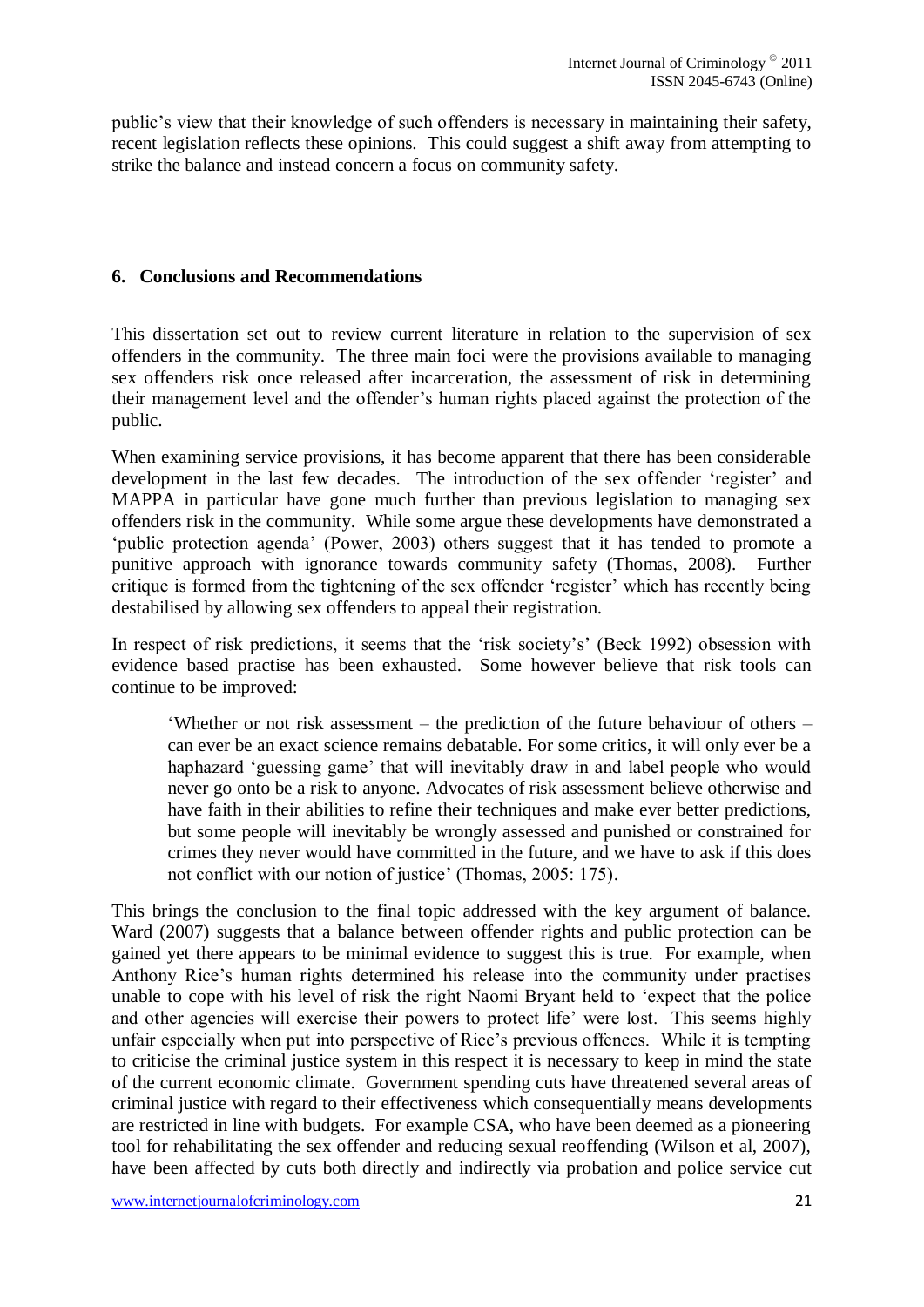backs. These developments in criminal justice practise need to be trialled with full compliance in order to gain an accurate perspective of future workings.

Items for consideration, which need more debate outside the remit of this discussion, have been suggested based on the conclusions of this dissertation.

#### **Items for consideration:**

- Current legislation which allows any person to change their name by deed poll needs to be reviewed. It could be suggested that criminal record bureau checks need to be made which would identify those on the sex offender 'register' or ViSOR. This would enable official notice to relevant agencies to ensure the name change is notified and communicated. Thus, promoting a safer environment and efficient workings of Sarah"s law.
- A review of the IPP sentence. There needs to be greater clarity as to which offenders would qualify for this sentence. Thus avoiding prison overcrowding due to incorrect sentencing and increasing efficiency within the judicial system financially.
- The Child Sex Offender Disclosure Scheme should be extended to adults. While it is currently exclusive to maintaining child safety, consideration should be given concerning adult protection.
- The shift towards rehabilitation as well as punitive measures needs to be considered. Evidently CSA have had a positive impact on the rehabilitation of sex offender which leads one to wonder whether there should be a consideration of restorative justice. Clearly it would raise ethical issues as to the victim facing the offender; however there remains a void for research in this area.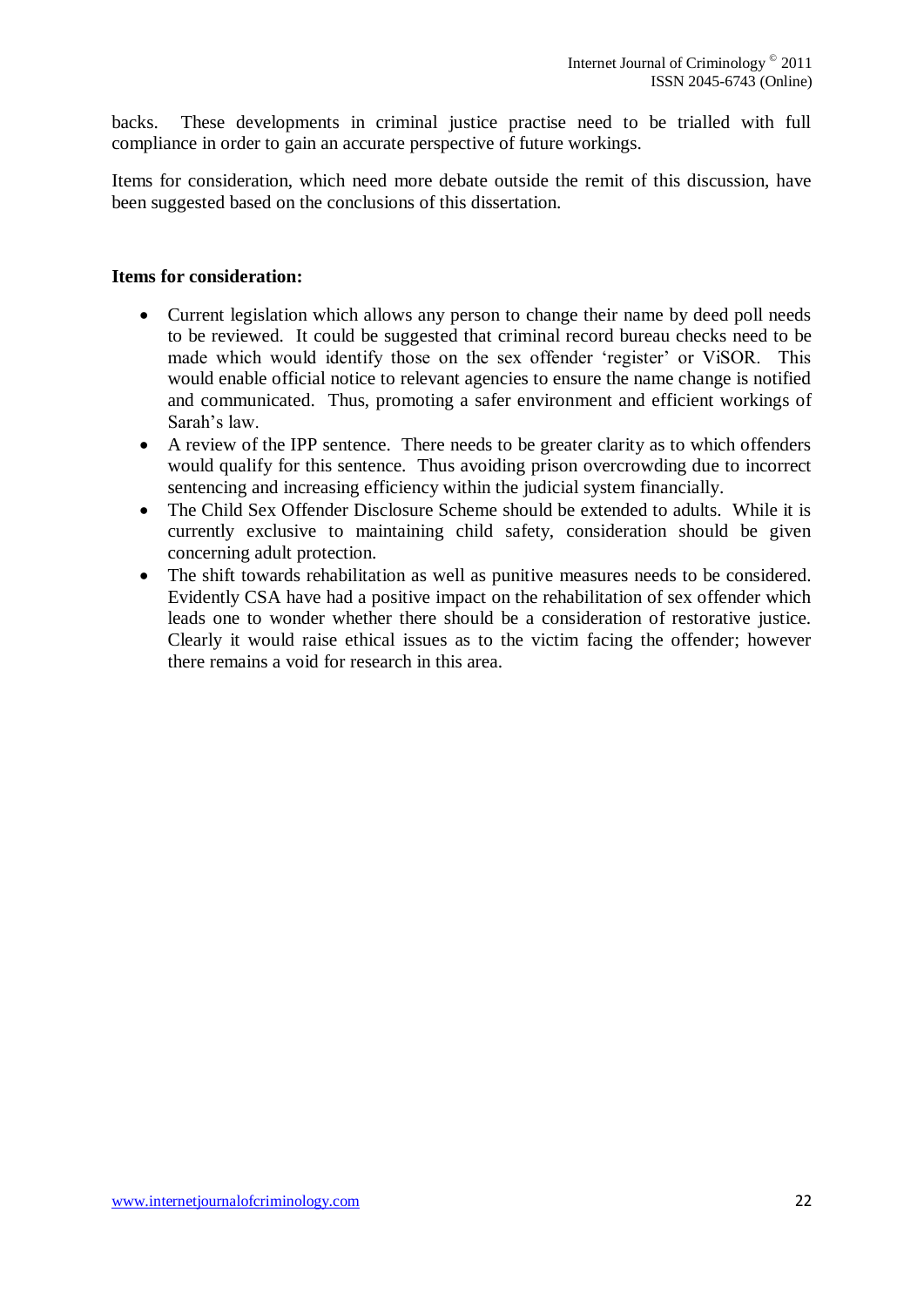## **7. References**

Adolphus, M. (2011) "How to carry out a literature review for a dissertation or research paper', and a control at a control at a control at a control at a control at a control at a control at a control at a control at a control at a control at a control at a control at a control at a control at a control at a [http://www.emeraldinsight.com/research/guides/methods/literature2.htm?PHPSESSID=k26ef](http://www.emeraldinsight.com/research/guides/methods/literature2.htm?PHPSESSID=k26efhtst39q3f4iqb208bhn23) [htst39q3f4iqb208bhn23,](http://www.emeraldinsight.com/research/guides/methods/literature2.htm?PHPSESSID=k26efhtst39q3f4iqb208bhn23) Accessed 29.3.11

BBC News (2005) 'Offenders database 'to cut crime' 19 August 2005, Available at [http://news.bbc.co.uk/1/hi/uk/4163764.stm,](http://news.bbc.co.uk/1/hi/uk/4163764.stm) Accessed 19.4.11

BBC News (2006) 'How the sex offender register works' 16 January 2006, Available at [http://news.bbc.co.uk/1/hi/uk/4618172.stm,](http://news.bbc.co.uk/1/hi/uk/4618172.stm) Accessed 1.4.11

BBC News (2010) "Paedophile name-change "danger" threatens Sarah"s law" 28 November 2010, Available at [http://www.bbc.co.uk/news/uk-11847694,](http://www.bbc.co.uk/news/uk-11847694) Accessed 21.2.11

BBC News (2011) 'Sex offender registration appeals to go ahead' 16 February 2011 [http://www.bbc.co.uk/news/uk-12476979,](http://www.bbc.co.uk/news/uk-12476979) Accessed 17.2.11

BBC News (2011) "Sarah"s law scheme covers all England and Wales" 4 April 2011 [http://www.bbc.co.uk/news/uk-12952334,](http://www.bbc.co.uk/news/uk-12952334) Accessed 9.4.11

BBC Newsnight (2007) "Chairman of the Parole Board says there is a "case for review" of IPPs' 30.07.2007, Available at a [http://www.bbc.co.uk/print/pressoffice/pressreleases/stories/2007/07\\_july/30/ipp.shtml,](http://www.bbc.co.uk/print/pressoffice/pressreleases/stories/2007/07_july/30/ipp.shtml) Accessed 21.3.11

BBC Radio 4 (2010) *All in the mind-Rehabilitating the sex offender,* Hill, F, 13.07.2010

Bryman, A. (2004) *Social Research* Methods, 2nd Edition. Oxford: Oxford University Press

Bryman, A. (2008) *Social Research Methods*, 3rd Edition, Oxford University Press

Circles UK (2010) "Circles UK", Available at [http://www.circles-uk.org.uk/,](http://www.circles-uk.org.uk/) Accessed 15.2.11

Curtis, J. (2011) "Most dangerous man I"ve ever met" March 2 2011, Available at [http://www.lexisnexis.com/uk/nexis/results/docview/docview.do?docLinkInd=true&risb=21\\_](http://www.lexisnexis.com/uk/nexis/results/docview/docview.do?docLinkInd=true&risb=21_T11780470033&format=GNBFI&sort=BOOLEAN&startDocNo=1&resultsUrlKey=29_T11780470036&cisb=22_T11780470035&treeMax=true&treeWidth=0&csi=323732&docNo=1) [T11780470033&format=GNBFI&sort=BOOLEAN&startDocNo=1&resultsUrlKey=29\\_T11](http://www.lexisnexis.com/uk/nexis/results/docview/docview.do?docLinkInd=true&risb=21_T11780470033&format=GNBFI&sort=BOOLEAN&startDocNo=1&resultsUrlKey=29_T11780470036&cisb=22_T11780470035&treeMax=true&treeWidth=0&csi=323732&docNo=1) [780470036&cisb=22\\_T11780470035&treeMax=true&treeWidth=0&csi=323732&docNo=1,](http://www.lexisnexis.com/uk/nexis/results/docview/docview.do?docLinkInd=true&risb=21_T11780470033&format=GNBFI&sort=BOOLEAN&startDocNo=1&resultsUrlKey=29_T11780470036&cisb=22_T11780470035&treeMax=true&treeWidth=0&csi=323732&docNo=1) Via Nexis UK, Accessed 10.4.11

E-How (2010) "Public Safety Vs. the Protection of Human Rights" July 31 2010, Available at http://www.ehow.co.uk/facts 6799721\_public-vs\_-protection-human-rights.html. Accessed 11.4.11

Ekklesia (2011) 'Coalition cuts could hit scheme that reduces sex crime' 29 October 2010, Available at [http://www.ekklesia.co.uk/node/13442,](http://www.ekklesia.co.uk/node/13442) Accessed 14.4.11

www.internetjournalofcriminology.com 23 Erooga, M. (2008) "A human rights-based approach to sex offender management: the key to effective public protection?" *Journal of sexual aggression* November 2008, Vol.14 (3)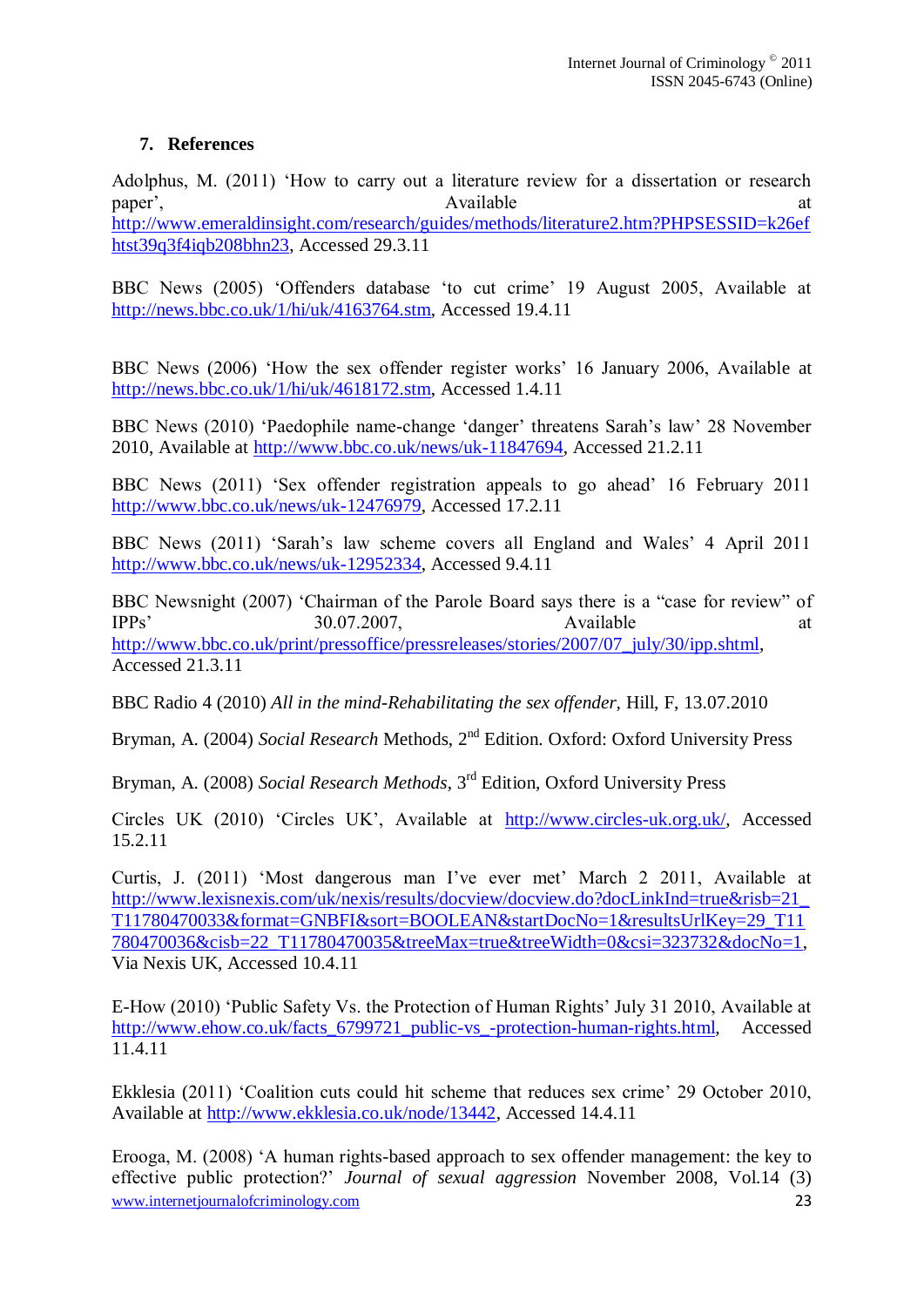pp.171-183, and a set of the set of the set of the set of the set of the set of the set of the set of the set of the set of the set of the set of the set of the set of the set of the set of the set of the set of the set of [http://web.ebscohost.com.ezproxy.ntu.ac.uk/ehost/pdfviewer/pdfviewer?sid=15a540ac-4913-](http://web.ebscohost.com.ezproxy.ntu.ac.uk/ehost/pdfviewer/pdfviewer?sid=15a540ac-4913-459f-9b3e-d4f49ed4a3c3%40sessionmgr110&vid=2&hid=105) [459f-9b3e-d4f49ed4a3c3%40sessionmgr110&vid=2&hid=105,](http://web.ebscohost.com.ezproxy.ntu.ac.uk/ehost/pdfviewer/pdfviewer?sid=15a540ac-4913-459f-9b3e-d4f49ed4a3c3%40sessionmgr110&vid=2&hid=105) Via Academic Search Elite, Accessed 1.3.11

Facts on File World News Digest (2001) "Great Britain: Man convicted of eight-year olds murder' December 12 2001, Available at [http://www.lexisnexis.com/uk/nexis/results/docview/docview.do?docLinkInd=true&risb=21\\_](http://www.lexisnexis.com/uk/nexis/results/docview/docview.do?docLinkInd=true&risb=21_T11712591152&format=GNBFI&sort=BOOLEAN&startDocNo=1&resultsUrlKey=29_T11712591155&cisb=22_T11712591154&treeMax=true&treeWidth=0&csi=7971&docNo=1) [T11712591152&format=GNBFI&sort=BOOLEAN&startDocNo=1&resultsUrlKey=29\\_T11](http://www.lexisnexis.com/uk/nexis/results/docview/docview.do?docLinkInd=true&risb=21_T11712591152&format=GNBFI&sort=BOOLEAN&startDocNo=1&resultsUrlKey=29_T11712591155&cisb=22_T11712591154&treeMax=true&treeWidth=0&csi=7971&docNo=1) [712591155&cisb=22\\_T11712591154&treeMax=true&treeWidth=0&csi=7971&docNo=1,](http://www.lexisnexis.com/uk/nexis/results/docview/docview.do?docLinkInd=true&risb=21_T11712591152&format=GNBFI&sort=BOOLEAN&startDocNo=1&resultsUrlKey=29_T11712591155&cisb=22_T11712591154&treeMax=true&treeWidth=0&csi=7971&docNo=1) Via Nexis UK, Accessed 7.11.10

Grubin, D. (2003) "The role of the polygraph" in Matravers, A. (Eds) (2003) *Sex offenders in the community: Managing and reducing the risks*, Devon: Willan Publishing pp.153- 166

Hanson, R.K. and Thornton, D. (2000) "Improving risk assessments for sex offenders: A comparison of three actuarial scales", *Law and Human behaviour,* Vol. 24 (1) pp.119-136, Available at [http://docstore.ingenta.com.ezproxy.ntu.ac.uk/cgi](http://docstore.ingenta.com.ezproxy.ntu.ac.uk/cgi-bin/ds_deliver/1/u/d/ISIS/62401611.1/klu/lahu/2000/00000024/00000001/00221190/710950CF346363D313034164639F67D51FCF3A72BF.pdf?link=http://www.ingentaconnect.com/error/delivery&format=pdf)[bin/ds\\_deliver/1/u/d/ISIS/62401611.1/klu/lahu/2000/00000024/00000001/00221190/710950](http://docstore.ingenta.com.ezproxy.ntu.ac.uk/cgi-bin/ds_deliver/1/u/d/ISIS/62401611.1/klu/lahu/2000/00000024/00000001/00221190/710950CF346363D313034164639F67D51FCF3A72BF.pdf?link=http://www.ingentaconnect.com/error/delivery&format=pdf) [CF346363D313034164639F67D51FCF3A72BF.pdf?link=http://www.ingentaconnect.com/er](http://docstore.ingenta.com.ezproxy.ntu.ac.uk/cgi-bin/ds_deliver/1/u/d/ISIS/62401611.1/klu/lahu/2000/00000024/00000001/00221190/710950CF346363D313034164639F67D51FCF3A72BF.pdf?link=http://www.ingentaconnect.com/error/delivery&format=pdf) [ror/delivery&format=pdf,](http://docstore.ingenta.com.ezproxy.ntu.ac.uk/cgi-bin/ds_deliver/1/u/d/ISIS/62401611.1/klu/lahu/2000/00000024/00000001/00221190/710950CF346363D313034164639F67D51FCF3A72BF.pdf?link=http://www.ingentaconnect.com/error/delivery&format=pdf) Via Ingenta Connect, Accessed 1.4.11

Hanson, R.K. (1998) "Who is dangerous and when are they safe? Risk assessment with sexual offenders" in Winick, B.J and Lafond, J.Q. (Eds) (2003) *Protecting Society from Sexually Dangerous Offenders: Law, Justice and Therapy*, American Psychological Association: Washington DC

Hebenton, B. (2007) 'Sexual offenders and public protection in an uncertain age' in Letherby, G., Williams, K., Birch, P. and Cain, M. (Eds)(2008) *Sex as crime?* Willan Publishing: Cullompton

HM Inspectorate of Probation (2006) "An Independent Review of a Serious Further Offence Case: Anthony Rice" May 2006, Available at [http://www.justice.gov.uk/inspectorates/hmi](http://www.justice.gov.uk/inspectorates/hmi-probation/docs/anthonyricereport-rps.pdf)[probation/docs/anthonyricereport-rps.pdf,](http://www.justice.gov.uk/inspectorates/hmi-probation/docs/anthonyricereport-rps.pdf) Accessed 19.4.11

HMPS: Prison service order: Order number 2205 (2005) "Offender Assessment and Sentence Management', and a state at a state at a state at a state and a state at a state at a state at a state at a state at a state at a state at a state at a state at a state at a state at a state at a state at a state at a stat pso.hm**prisonservice**.gov.uk/PSO\_2205\_offender\_**assessment**\_and\_sentence\_management.d oc, Accessed 21.3.11

Hood, R., Shute, S., Feilzer, M. and Wilcox, A. (2002) "Sex offenders emerging from long term imprisonment: A study of their long -term reconviction rates and of parole board members' judgements of their risk', *Brit. J. Criminology* (42) 371-394

Inside a prison (2006) "Risk assessment: Approaches and Applications" Available at [http://www.insideprison.com/risk-assessment.asp,](http://www.insideprison.com/risk-assessment.asp) Accessed 8.4.11

Kamins, M. A. and Stewart, D. W. (1993) *Secondary Research: Information Sources and Methods*, 2<sup>nd</sup> Edition. London: Sage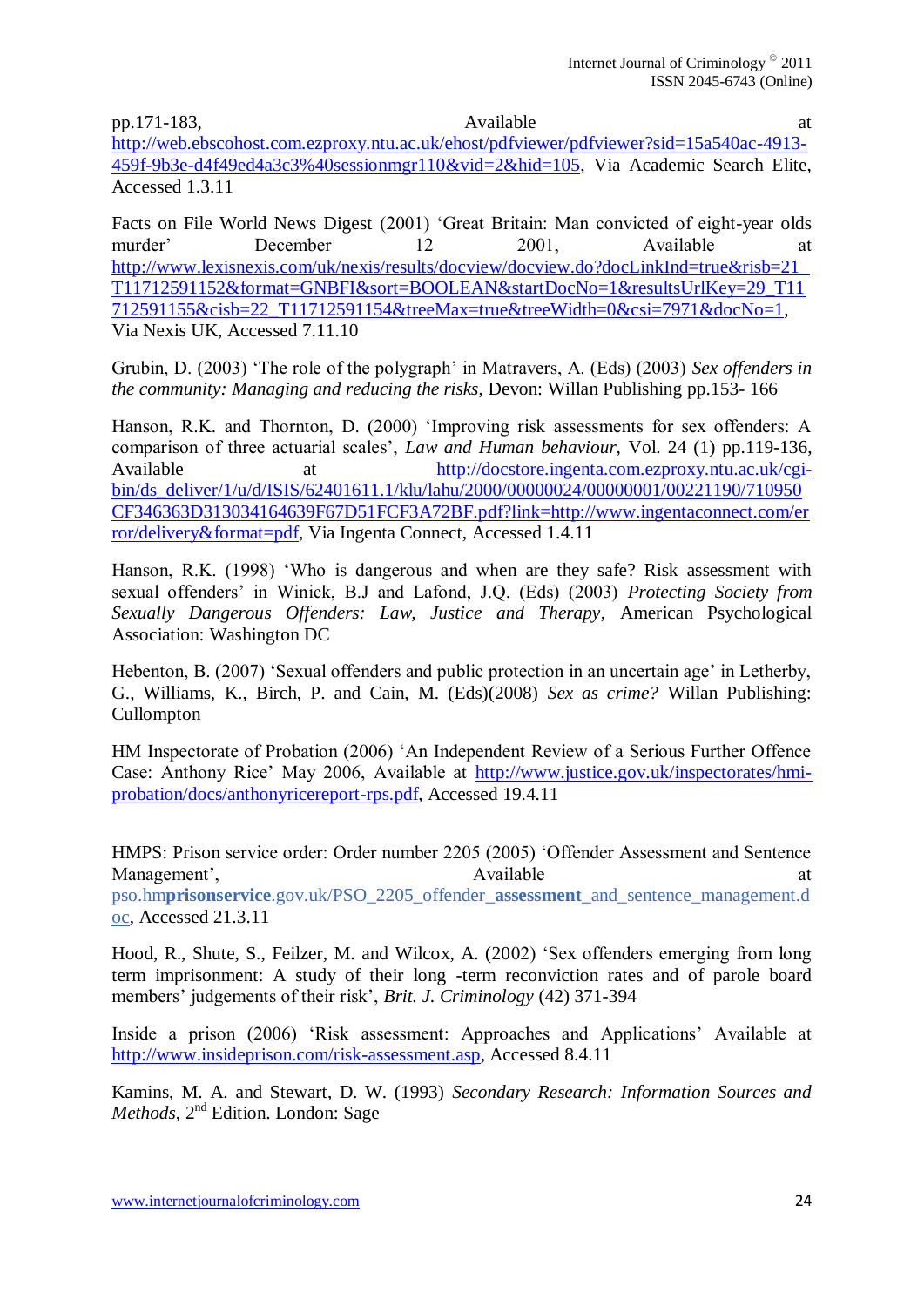Kemshall, H. (2003) *Crime and Justice: Understanding risk in criminal justice*, Maguire, M (Eds), Open University Press: Berkshire

Kemshall, H., Wood, J., Westwood, S., Stout, B., Wilkinson, B., Kelly, G. and Mackenzie, G. (2010) Child Sex Offender Review (CSOR) Public Disclosure Pilots: a process evaluation, Home Office: Research Report 32, ISSN 1756-3666, [http://www.rethinking.org.nz/images/newsletter%20PDF/Issue%2078/C%2001%20Sarah's%](http://www.rethinking.org.nz/images/newsletter%20PDF/Issue%2078/C%2001%20Sarah) [20Law%20Official%20Review%20UK%202010.pdf,](http://www.rethinking.org.nz/images/newsletter%20PDF/Issue%2078/C%2001%20Sarah) Accessed 23.3.11

Mackay, G. (2007) "Is there a need to differentiate between Qualitative and Quantitative searching strategies for Literature Reviewing? *Qualitative Social Work* 6(231)*,* Sage: London

Mandeville-Norden, R. and Beech, A.R. (2006) "Risk Assessment of sex offenders: the current position in the UK" *Child Abuse Review,* Vol.15: 257-272, Available at [http://onlinelibrary.wiley.com/doi/10.1002/car.944/pdf,](http://onlinelibrary.wiley.com/doi/10.1002/car.944/pdf) Via Wiley Interscience

Macdonald, K. (2001) 'Using documents' in Gilbert, N. (Eds) *Researching Social Life*, 2<sup>nd</sup> Edition. London: Sage pp.194-210

Matravers, A. (2003) "Setting some boundaries: rethinking responses to sex offender" in Matravers, A. (Eds) (2003) *Sex Offenders in the Community: Managing and reducing the risks*, Willan Publishing: Devon, pp. 1- 28

McAlinden, A.M. (2007) *The Shaming of Sexual Offenders: Risk, Retribution and Reintegration,* Oxford: Hart Publishing

Mitchell, B. (2010) Women murdered by sex attacker released from prison. Press Association Mediapoint (Online), February 22 2010, P 1-4, Via Nexis UK, Accessed 20.10.10

Ministry of Justice (2008) "MAPPA monitors record number of offenders to protect the public" 20 October 2008 [http://www.justice.gov.uk/news/newsrelease201008a.htm,](http://www.justice.gov.uk/news/newsrelease201008a.htm) Accessed 15.2.11

Ministry of Justice (2010) 27 October "Multi-Agency Public Protection Arrangements (MAPPA) Annual Report 2009/10", Available at [http://www.parliament.uk/deposits/depositedpapers/2011/DEP2011-0045.pdf,](http://www.parliament.uk/deposits/depositedpapers/2011/DEP2011-0045.pdf) Accessed 20.12.10

Morgan, N. (2011) 'Witham MP appalled by sex offender register appeals' February 22, 2011, Available at [http://www.lexisnexis.com/uk/nexis/results/docview/docview.do?docLinkInd=true&risb=21\\_](http://www.lexisnexis.com/uk/nexis/results/docview/docview.do?docLinkInd=true&risb=21_T11778986140&format=GNBFI&sort=BOOLEAN&startDocNo=1&resultsUrlKey=29_T11778986143&cisb=22_T11778986142&treeMax=true&treeWidth=0&csi=323740&docNo=1) [T11778986140&format=GNBFI&sort=BOOLEAN&startDocNo=1&resultsUrlKey=29\\_T11](http://www.lexisnexis.com/uk/nexis/results/docview/docview.do?docLinkInd=true&risb=21_T11778986140&format=GNBFI&sort=BOOLEAN&startDocNo=1&resultsUrlKey=29_T11778986143&cisb=22_T11778986142&treeMax=true&treeWidth=0&csi=323740&docNo=1) [778986143&cisb=22\\_T11778986142&treeMax=true&treeWidth=0&csi=323740&docNo=1,](http://www.lexisnexis.com/uk/nexis/results/docview/docview.do?docLinkInd=true&risb=21_T11778986140&format=GNBFI&sort=BOOLEAN&startDocNo=1&resultsUrlKey=29_T11778986143&cisb=22_T11778986142&treeMax=true&treeWidth=0&csi=323740&docNo=1) Via Nexis UK, Accessed 12.4.11

National Statistics for MAPPA Annual Reports 08/09 Available at [http://www.justice.gov.uk/news/docs/mappa-figures-2009.pdf,](http://www.justice.gov.uk/news/docs/mappa-figures-2009.pdf) Accessed 21.1.11

Noaks, L. and Wincup, E. (2004) *Criminological Research: Understanding Qualitative*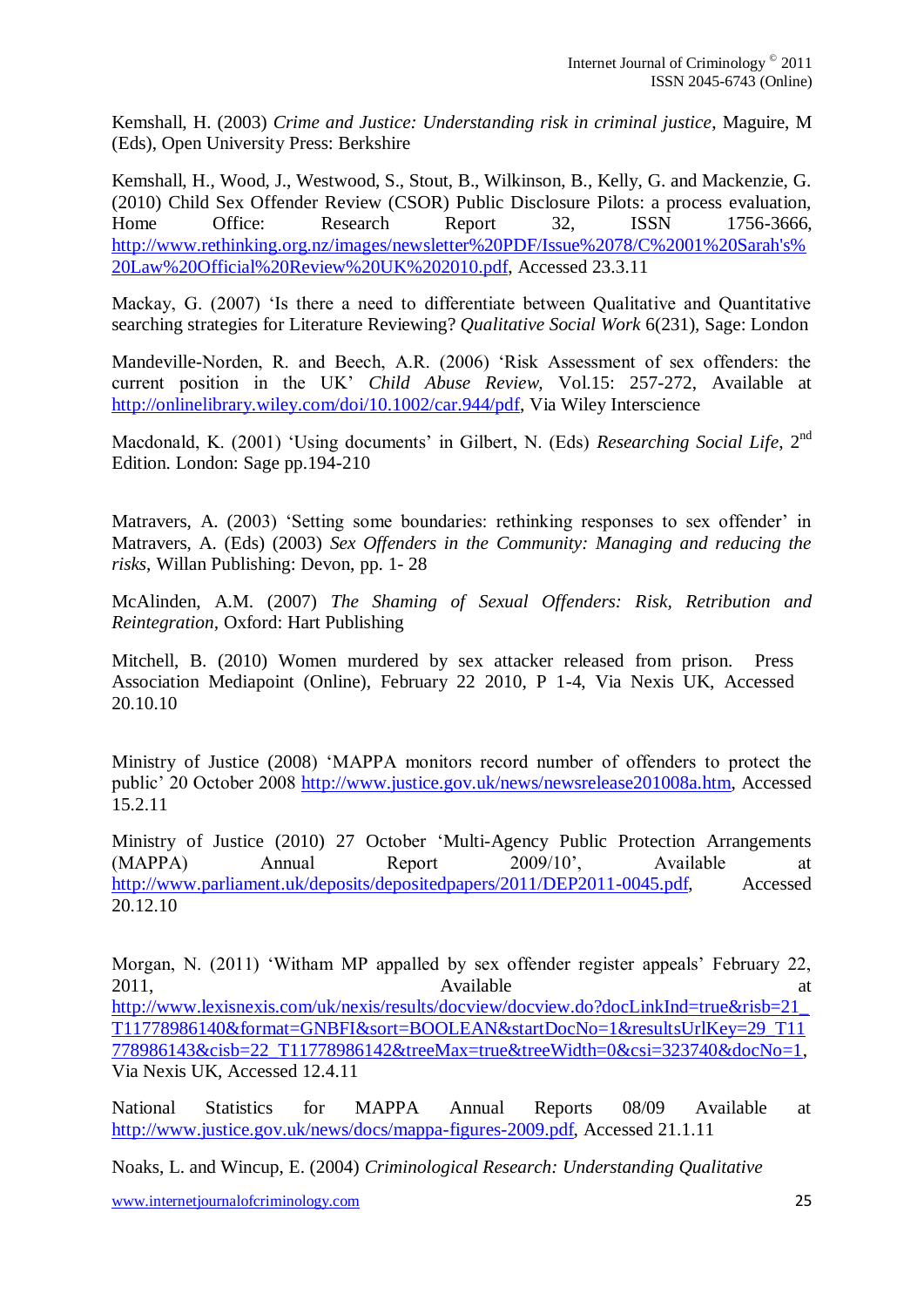*Methods*, London: Sage

NPIA (2007) Guidance on Protecting the Public: Managing Sexual Offenders and Violent Offenders, National Policing Improvement Agency, Available at [http://www.acpo.police.uk/documents/crime/2010/20110301%20CBA%20ACPO%20\(2010\)](http://www.acpo.police.uk/documents/crime/2010/20110301%20CBA%20ACPO%20(2010)%20Guidance%20on%20Protecting%20the%20Public%20v2%20main%20version.pdf) [%20Guidance%20on%20Protecting%20the%20Public%20v2%20main%20version.pdf,](http://www.acpo.police.uk/documents/crime/2010/20110301%20CBA%20ACPO%20(2010)%20Guidance%20on%20Protecting%20the%20Public%20v2%20main%20version.pdf) Accessed 14.4.11

NPIA (2011) "Dangerous Persons Database – ViSOR, Available at [http://www.npia.police.uk/en/10510.htm,](http://www.npia.police.uk/en/10510.htm) Accessed 1.4.11

Panorama (2006) "Panorama special exposed: The Bail Hostel Scandal" BBC: Producer Mervin- Jones M.

Plotnikoff, J. and Woolfson, R. (2000) "Where are they now? : An evaluation of sex offender registration in England and Wales" Police Research Series Paper 126, Home Office: London, Available at [http://192.87.209.9/pdf/2729.pdf,](http://192.87.209.9/pdf/2729.pdf) Accessed 14.11.10

Power, H. (2003) 'Disclosing information on sex offenders: The human rights implications' in Matravers, A. (Eds) (2003) Sex Offenders in the Community: Managing and reducing the risks, Willan Publishing: Devon, pp.72- 101

Reichmann, W. J. (1962) *Use and Abuse of Statistics*. Oxford: Oxford University Press

Reiner, R. (1996) 'The Case of the Missing Crimes', in Guy, W. and Levitas, R. (Eds) *Interpreting official statistics*. London: Routledge, pp. 177-195

The Guardian (2010) 'Spending review 2010: Policing and criminal justice cut by 20%' October 2010, Available at [http://www.guardian.co.uk/politics/2010/oct/20/spending-review](http://www.guardian.co.uk/politics/2010/oct/20/spending-review-police-cuts)[police-cuts,](http://www.guardian.co.uk/politics/2010/oct/20/spending-review-police-cuts) Accessed 14.4.11

The Observer (2009) "Freed sex offenders to face lie detector tests" Sunday 5 April, Available at [http://www.guardian.co.uk/uk/2009/apr/05/prison-lie-detector-sex](http://www.guardian.co.uk/uk/2009/apr/05/prison-lie-detector-sex-offenders?INTCMP=SRCH)[offenders?INTCMP=SRCH,](http://www.guardian.co.uk/uk/2009/apr/05/prison-lie-detector-sex-offenders?INTCMP=SRCH) Accessed 21.3.11

The Telegraph (2011) "David Cameron fights the courts over sex offenders ruling" 14 April 2011 Available at [http://www.telegraph.co.uk/news/uknews/crime/8329760/David-Cameron](http://www.telegraph.co.uk/news/uknews/crime/8329760/David-Cameron-fights-the-courts-over-sex-offenders-ruling.html)[fights-the-courts-over-sex-offenders-ruling.html,](http://www.telegraph.co.uk/news/uknews/crime/8329760/David-Cameron-fights-the-courts-over-sex-offenders-ruling.html) Accessed 14.4.11

The Times (2002) "Paedophile name change curb demanded" September 16 2002, Available at [http://www.lexisnexis.com/uk/nexis/search/newssubmitForm.do,](http://www.lexisnexis.com/uk/nexis/search/newssubmitForm.do) Via Nexis UK, Accessed 12.4.11

Thomas, T. (2001) "Supervising child sex offenders in the community: Some observations on law and practice in England and Wales, the Republic of Ireland and Sweden", *European journal of crime, Criminal Law and Criminal Justice* Vol.9 (1) pp.69-90, ISSN 1928-9569, Available at a strategy and the strategy of the strategy and the strategy and the strategy and the strategy and the strategy and the strategy and the strategy and the strategy and the strategy and the strategy and the stra

[http://www.heinonline.org/HOL/Page?page=69&handle=hein.journals%2Feccc9&collection](http://www.heinonline.org/HOL/Page?page=69&handle=hein.journals%2Feccc9&collection=journals) [=journals,](http://www.heinonline.org/HOL/Page?page=69&handle=hein.journals%2Feccc9&collection=journals) Via Hein Online, Accessed 18.2.11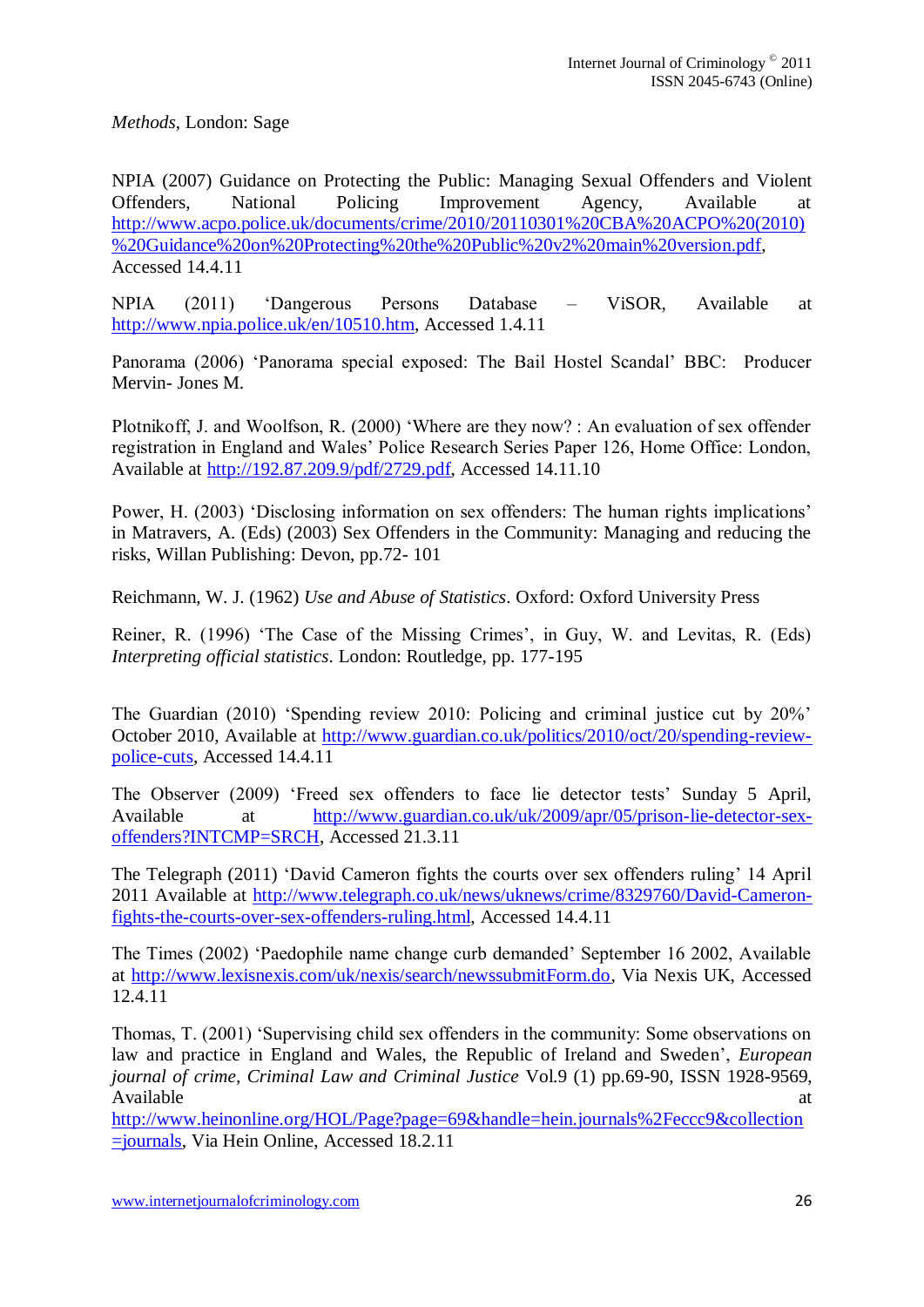Thomas, T. (2008) 'The sex offender 'register': a case study in function creep', *The Howard Journal* Vol.47 (3) July 2008, pp.227-237 ISSN 0265-5527, Available at [http://onlinelibrary.wiley.com.ezproxy.ntu.ac.uk/doi/10.1111/j.1468-2311.2008.00514.x/pdf,](http://onlinelibrary.wiley.com.ezproxy.ntu.ac.uk/doi/10.1111/j.1468-2311.2008.00514.x/pdf) Accessed 9.4.11

Thomas, T (2005) *Sex crime: Sex offending and society*, 2<sup>nd</sup> Edition, Willan publishing.

Ward, T. and Connolly, M. (2008) 'A human rights-based practise framework for sexual offenders" *Journal of Sexual Aggression* Vol.14 (2) pp. 87-98, Available at [http://web.ebscohost.com/ehost/pdfviewer/pdfviewer?hid=14&sid=76fe4705-af87-4032](http://web.ebscohost.com/ehost/pdfviewer/pdfviewer?hid=14&sid=76fe4705-af87-4032-b097-f52d3d2162a7%40sessionmgr15&vid=2) [b097-f52d3d2162a7%40sessionmgr15&vid=2,](http://web.ebscohost.com/ehost/pdfviewer/pdfviewer?hid=14&sid=76fe4705-af87-4032-b097-f52d3d2162a7%40sessionmgr15&vid=2) Accessed 17.2.11

Webb, E., Campbell, D. T., Schwartz, R. D. and Sechrest, L*.* (1966) *Unobtrusive Measures: Non-reactive measures in the Social Sciences* Chicago: Rand McNally

West Midlands 09-10 MAPPA: Multi Agency Public Protection Arrangements Annual Report 2009-10, Available at [http://www.justice.gov.uk/publications/docs/west\\_midlands.pdf,](http://www.justice.gov.uk/publications/docs/west_midlands.pdf) Accessed 1.3.11

Wilson, R.J., McWhinnie, A., Picheca, J.E., Prinzo, M. and Cortoni, F. (2007) Circles of Support and Accountability: Engaging Community Volunteers in the Management of High-Risk Sexual Offenders, *Howard Journal* Vol.46 (1) FEB 2007 ISSN 0265-5527, pp.1-5

Wood, J. (2006) Profiling High-Risk Sex Offenders: A review of 136 cases, *The Howard Journal* Vol. 45 (3), July 2006, ISSN 0265-5527 pp.307-320 [http://onlinelibrary.wiley.com.ezproxy.ntu.ac.uk/doi/10.1111/j.1468-2311.2006.00423.x/pdf,](http://onlinelibrary.wiley.com.ezproxy.ntu.ac.uk/doi/10.1111/j.1468-2311.2006.00423.x/pdf) Accessed 17.3.11

Wood, J. and Kemshall, H. (2007) "The operation and experience of Multi-Agency Public Protection Arrangements (MAPPA)' Home Office 285 [http://rds.homeoffice.gov.uk/rds/pdfs07/r285.pdf,](http://rds.homeoffice.gov.uk/rds/pdfs07/r285.pdf) Accessed 15.2.11

Wood, J. and Kemshall, H (12/07) 'The Operation and experience of Multi-Agency Public Protection Arrangements (MAPPA)' with Maguire, M., Hudson, K. and Mackenzie, G. Online report 12/07 [http://rds.homeoffice.gov.uk/rds/pdfs07/rdsolr1207.pdf,](http://rds.homeoffice.gov.uk/rds/pdfs07/rdsolr1207.pdf) Accessed 19.2.11

Wood, J., Kemshall, H., Westwood, S., Fenton, A. And Logue, C. (2010) "Investigating disclosures made by sexual offenders, preliminary study for the evaluation of mandatory polygraph testing", Ministry of Justice, Research Summary 6/10, Crown Copyright, Available at [http://www.justice.gov.uk/publications/docs/investigating-disclosures-sexual](http://www.justice.gov.uk/publications/docs/investigating-disclosures-sexual-offenders.pdf)[offenders.pdf,](http://www.justice.gov.uk/publications/docs/investigating-disclosures-sexual-offenders.pdf) Accessed 20.3.11

Woodcock, A. and Johnson, W. (2010) 'Sarah's law offers hope of keeping children safer', August 1 2010, Press Association Mediapoint, Available at [http://www.lexisnexis.com/uk/nexis/results/docview/docview.do?docLinkInd=true&risb=2](http://www.lexisnexis.com/uk/nexis/results/docview/docview.do?docLinkInd=true&risb=21_T11659508677&format=GNBFI&sort=BOOLEAN&startDocNo=26&resultsUrlKey=29_T11659508681&cisb=22_T11659508680&treeMax=true&treeWidth=0&csi=8170&docNo=38) [1\\_T11659508677&format=GNBFI&sort=BOOLEAN&startDocNo=26&resultsUrlKey=29](http://www.lexisnexis.com/uk/nexis/results/docview/docview.do?docLinkInd=true&risb=21_T11659508677&format=GNBFI&sort=BOOLEAN&startDocNo=26&resultsUrlKey=29_T11659508681&cisb=22_T11659508680&treeMax=true&treeWidth=0&csi=8170&docNo=38) [\\_T11659508681&cisb=22\\_T11659508680&treeMax=true&treeWidth=0&csi=8170&docN](http://www.lexisnexis.com/uk/nexis/results/docview/docview.do?docLinkInd=true&risb=21_T11659508677&format=GNBFI&sort=BOOLEAN&startDocNo=26&resultsUrlKey=29_T11659508681&cisb=22_T11659508680&treeMax=true&treeWidth=0&csi=8170&docNo=38) [o=38,](http://www.lexisnexis.com/uk/nexis/results/docview/docview.do?docLinkInd=true&risb=21_T11659508677&format=GNBFI&sort=BOOLEAN&startDocNo=26&resultsUrlKey=29_T11659508681&cisb=22_T11659508680&treeMax=true&treeWidth=0&csi=8170&docNo=38) Accessed 21.11.10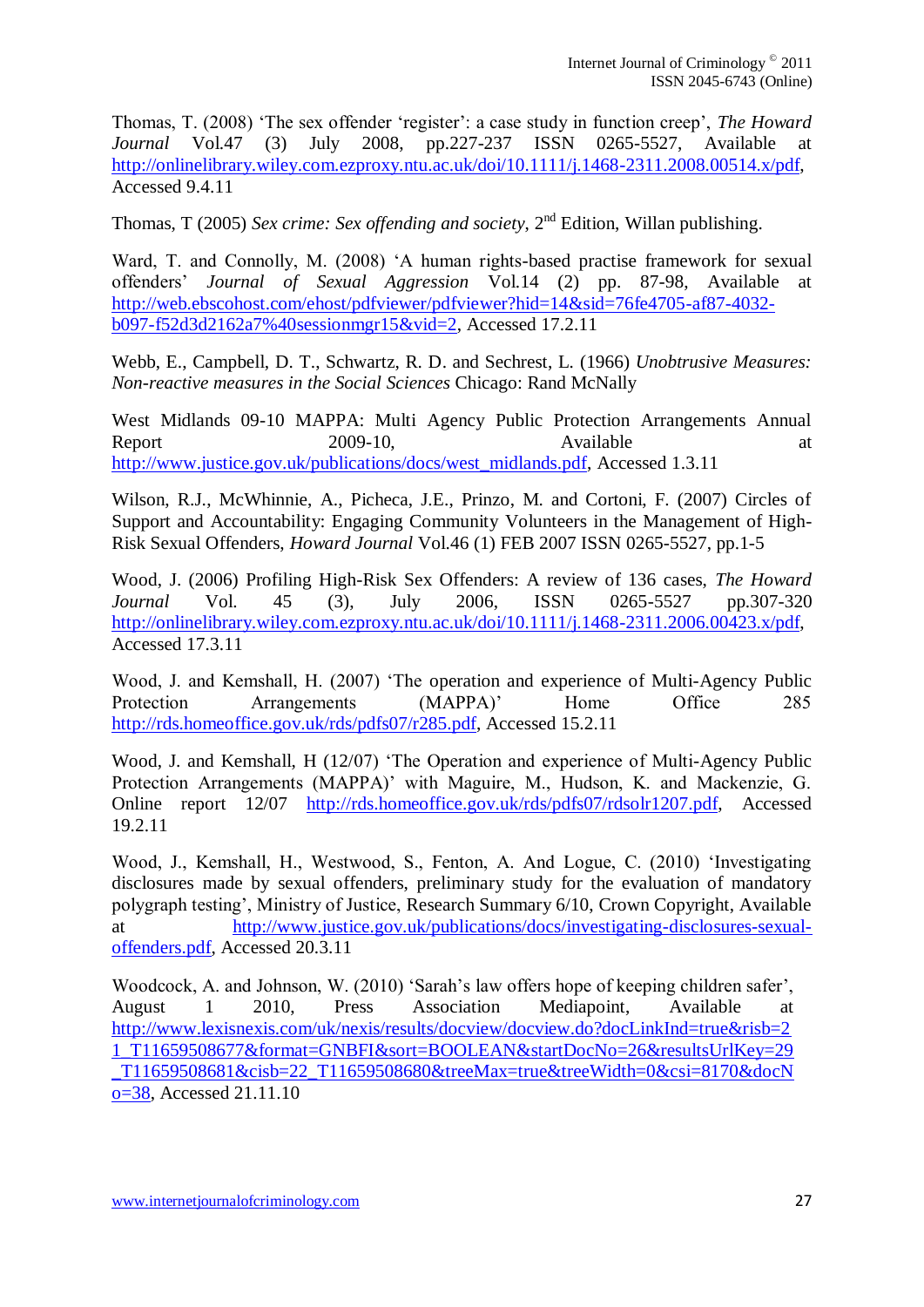Internet Journal of Criminology © 2011 ISSN 2045-6743 (Online)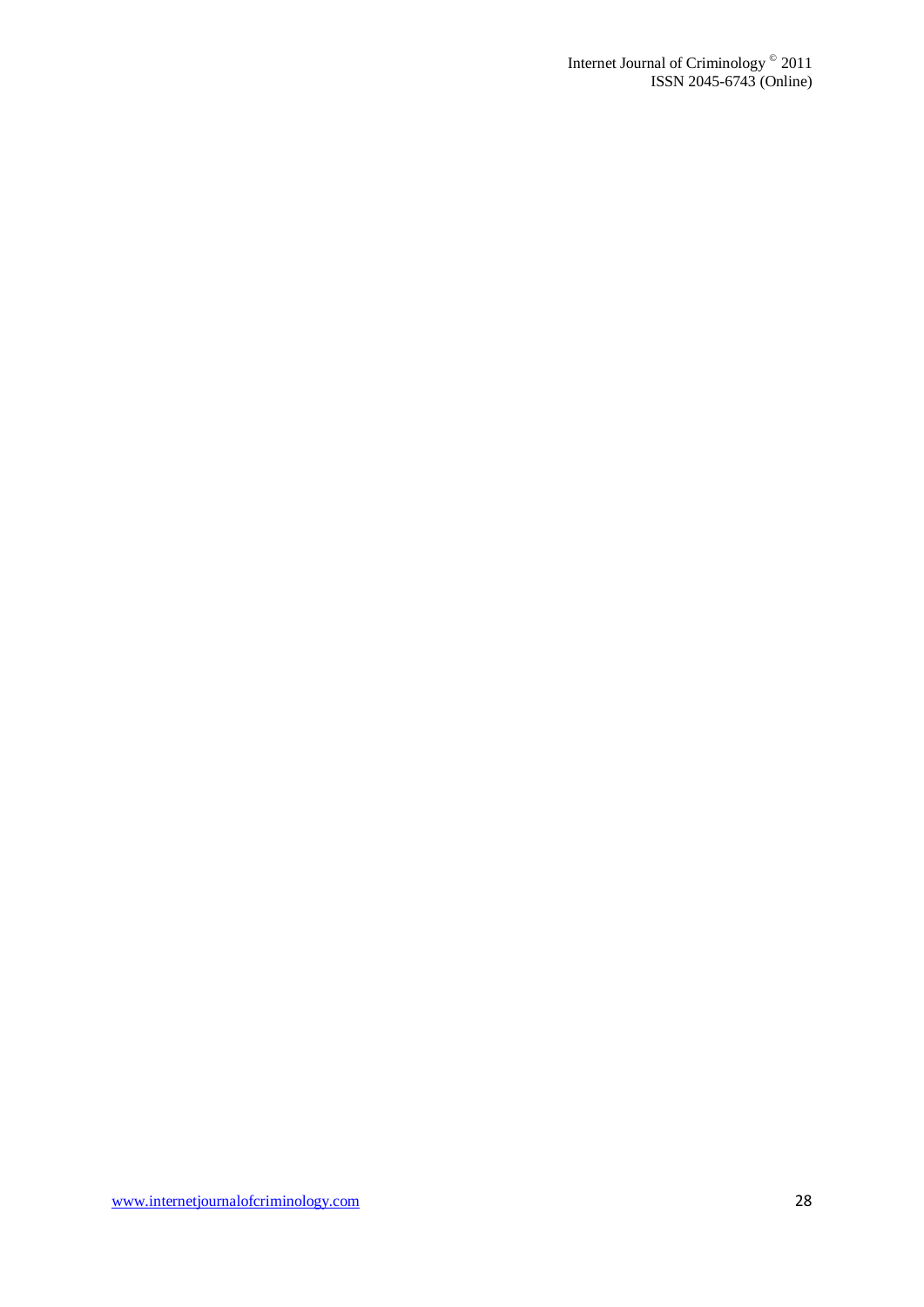Internet Journal of Criminology © 2011 ISSN 2045-6743 (Online)

Appendix A



## **OASys Replacement** Project (OASys-R)

#### **What is OASys-R?**

Currently there are two Offender Assessment Systems (OASys); one for probation and the other for prisons. These are connected to each other, allowing for the transfer of assessments between probation offices and prisons throughout England and Wales.

In early Summer 2011, OASys-R will replace both OASys systems to deliver a single web-based OASys across both services for the first time.

#### **Benefits of OASys-R**

- Single system shared access to offender records and assessments
- Robust platform fewer support issues and reduced support costs
- New user interface easier to use and navigate
- Flexible system design easier to upgrade
- · Provides 'like-for-like' functionality to minimise change for users
- Some new functionality to align the two existing systems
- Assistive Technology (AT) compliant improved support for users of AT

#### Improvements:

- Spell check facility. New for both
- Fast Delivery Report template available to complete in OASys. New for probation
- Access to pre-sentence reports completed by Probation. New for prisons
- Access to Risk Matrix 2000 (RM2000) assessments and ability for accredited assessors to complete. New for both
- Access to Spousal Assault Risk Assessment (SARA) assessments and ability for accredited assessors to complete. New for prisons
- Quality Assurance tool built into application. New for both
- Request for Information (RFI) functionality. New for probation
- OASys National Reporting Management Information System (ONR). New for prisons